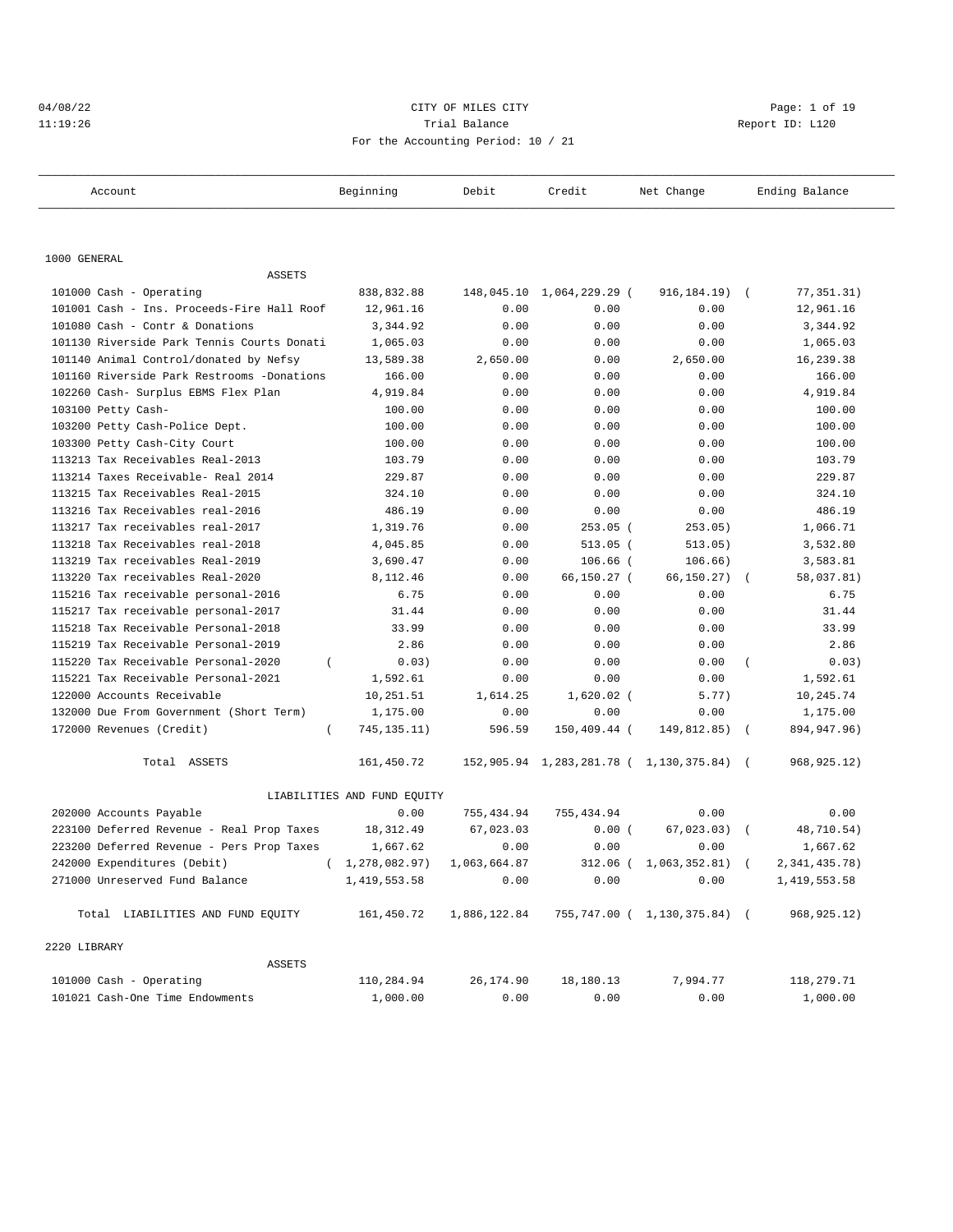# 04/08/22 CITY OF MILES CITY Page: 2 of 19 11:19:26 Trial Balance Report ID: L120 For the Accounting Period: 10 / 21

——————————————————————————————————————————————————————————————————————————————————————————————————————————————————————————————————— Account Beginning Debit Credit Net Change Ending Balance

| 101032 Cash- Library Board of Trustees Mul   | 10,513.60                           | 0.00       | 0.00         | 0.00            |            | 10,513.60  |  |
|----------------------------------------------|-------------------------------------|------------|--------------|-----------------|------------|------------|--|
| 103000 Petty Cash                            | 75.00                               | 0.00       | 0.00         | 0.00            |            | 75.00      |  |
| 172000 Revenues (Credit)<br>$\left($         | 78, 431.65)                         | 0.00       | 26,174.90 (  | 26,174.90) (    |            | 104.606.55 |  |
| Total ASSETS                                 | 43, 441.89                          | 26, 174.90 | 44,355.03 (  | 18, 180.13)     |            | 25, 261.76 |  |
|                                              |                                     |            |              |                 |            |            |  |
| 202000 Accounts Payable                      | LIABILITIES AND FUND EQUITY<br>0.00 | 1,813.31   | 1,813.31     | 0.00            |            | 0.00       |  |
| 242000 Expenditures (Debit)<br>$\left($      | 72.782.45                           | 18,180.13  | 0.00(        | $18, 180.13)$ ( |            | 90,962.58) |  |
| 271000 Unreserved Fund Balance               | 116,224.34                          | 0.00       | 0.00         | 0.00            |            | 116,224.34 |  |
|                                              |                                     |            |              |                 |            |            |  |
| Total LIABILITIES AND FUND EQUITY            | 43, 441.89                          | 19,993.44  | $1,813.31$ ( | 18, 180.13)     |            | 25, 261.76 |  |
| 2260 EMERGENCY DISASTER                      |                                     |            |              |                 |            |            |  |
| ASSETS                                       |                                     |            |              |                 |            |            |  |
| 101000 Cash - Operating                      | 66.75                               | 8.65       | 0.00         | 8.65            |            | 75.40      |  |
| 113218 Tax Receivables real-2018<br>$\left($ | 20.03)                              | 0.00       | 5.39(        | 5.39)           | $\sqrt{2}$ | 25.42)     |  |
| 115219 Tax Receivable Personal-2019          | 0.19)                               | 0.00       | 0.00         | 0.00            | $\left($   | 0.19)      |  |
| 172000 Revenues (Credit)                     | 41.87)                              | 0.00       | $8.65$ (     | 8.65)           | $\sqrt{2}$ | 50.52)     |  |
| Total ASSETS                                 | 4.66                                | 8.65       | $14.04$ (    | $5.39$ (        |            | 0.73)      |  |
|                                              | LIABILITIES AND FUND EQUITY         |            |              |                 |            |            |  |
| 223100 Deferred Revenue - Real Prop Taxes (  | 20.03)                              | 5.39       | 0.00(        | $5.39$ $($      |            | 25.42)     |  |
| 223200 Deferred Revenue - Pers Prop Taxes (  | 0.19)                               | 0.00       | 0.00         | 0.00            |            | 0.19)      |  |
| 271000 Unreserved Fund Balance               | 24.88                               | 0.00       | 0.00         | 0.00            |            | 24.88      |  |
| Total LIABILITIES AND FUND EQUITY            | 4.66                                | 5.39       | 0.00(        | $5.39$ $($      |            | 0.73)      |  |
| 2270 Health                                  |                                     |            |              |                 |            |            |  |
| <b>ASSETS</b>                                |                                     |            |              |                 |            |            |  |
| 101000 Cash - Operating                      | 6,070.47                            | 0.00       | 0.00         | 0.00            |            | 6,070.47   |  |
| Total ASSETS                                 | 6,070.47                            | 0.00       | 0.00         | 0.00            |            | 6,070.47   |  |
|                                              | LIABILITIES AND FUND EQUITY         |            |              |                 |            |            |  |
| 242000 Expenditures (Debit)<br>$\left($      | 30.00)                              | 0.00       | 0.00         | 0.00            | $\left($   | 30.00)     |  |
| 271000 Unreserved Fund Balance               | 6,100.47                            | 0.00       | 0.00         | 0.00            |            | 6,100.47   |  |
| Total LIABILITIES AND FUND EQUITY            | 6,070.47                            | 0.00       | 0.00         | 0.00            |            | 6,070.47   |  |
| 2310 TIFD-Downtown                           |                                     |            |              |                 |            |            |  |
| ASSETS                                       |                                     |            |              |                 |            |            |  |
| 101000 Cash - Operating                      | 258,322.29                          | 6,649.55   | 363.57       | 6,285.98        |            | 264,608.27 |  |
| 113170 Deferred revenue                      | 79.85                               | 0.00       | 0.00         | 0.00            |            | 79.85      |  |
| 113218 Tax Receivables real-2018             | 515.69                              | 0.00       | 0.00         | 0.00            |            | 515.69     |  |
| 113219 Tax receivables Real-2019             | 1,255.25                            | 0.00       | 0.00         | 0.00            |            | 1,255.25   |  |
| 115180 Deferred revenue-audit                | 1.46                                | 0.00       | 0.00         | 0.00            |            | 1.46       |  |
|                                              |                                     |            |              |                 |            |            |  |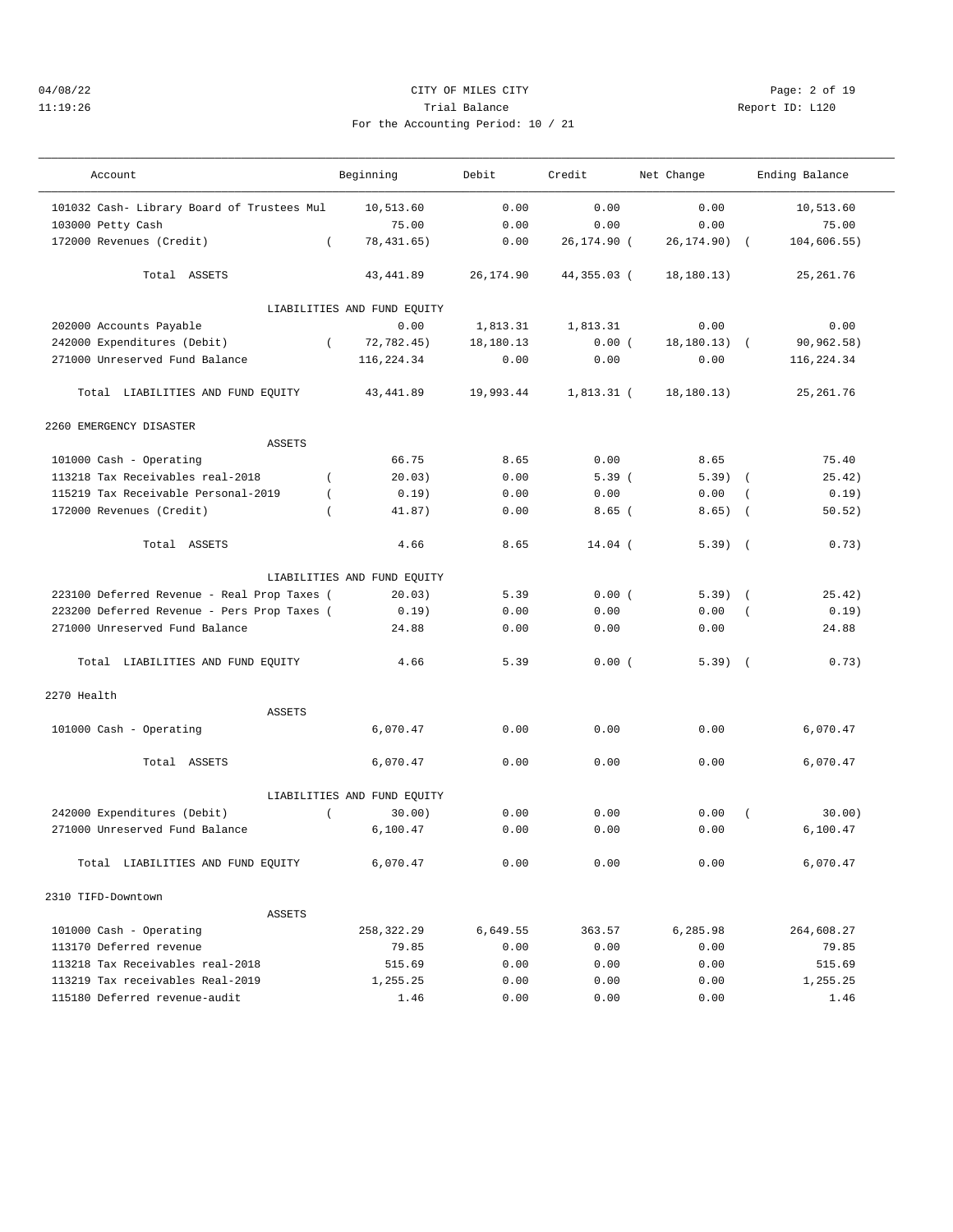## 04/08/22 CITY OF MILES CITY Page: 3 of 19 11:19:26 Trial Balance Report ID: L120 For the Accounting Period: 10 / 21

| Account                                   | Beginning                   | Debit     | Credit         | Net Change       | Ending Balance            |
|-------------------------------------------|-----------------------------|-----------|----------------|------------------|---------------------------|
| 115219 Tax Receivable Personal-2019       | 6.99                        | 0.00      | 0.00           | 0.00             | 6.99                      |
| 115220 Tax Receivable Personal-2020       | 488.73                      | 0.00      | 0.00           | 0.00             | 488.73                    |
| 172000 Revenues (Credit)                  | 4,857.03)<br>$\left($       | 0.00      | 6,649.55 (     | 6,649.55)        | 11,506.58)                |
| Total ASSETS                              | 255,813.23                  | 6,649.55  | $7,013.12$ (   | 363.57)          | 255,449.66                |
|                                           | LIABILITIES AND FUND EQUITY |           |                |                  |                           |
| 202000 Accounts Payable                   | 0.00                        | 159.39    | 159.39         | 0.00             | 0.00                      |
| 223100 Deferred Revenue - Real Prop Taxes | 1,850.79                    | 0.00      | 0.00           | 0.00             | 1,850.79                  |
| 223200 Deferred Revenue - Pers Prop Taxes | 497.18                      | 0.00      | 0.00           | 0.00             | 497.18                    |
| 242000 Expenditures (Debit)               | $\left($<br>4,731.93)       | 363.57    | 0.00(          | 363.57)          | 5,095.50)                 |
| 271000 Unreserved Fund Balance            | 258,197.19                  | 0.00      | 0.00           | 0.00             | 258,197.19                |
| Total LIABILITIES AND FUND EQUITY         | 255,813.23                  | 522.96    | 159.39 (       | 363.57)          | 255,449.66                |
| 2350 Local Government/Study Commission    |                             |           |                |                  |                           |
| ASSETS                                    |                             |           |                |                  |                           |
| 101000 Cash - Operating                   | 0.47                        | 0.00      | 0.00           | 0.00             | 0.47                      |
| Total ASSETS                              | 0.47                        | 0.00      | 0.00           | 0.00             | 0.47                      |
|                                           | LIABILITIES AND FUND EQUITY |           |                |                  |                           |
| 271000 Unreserved Fund Balance            | 0.47                        | 0.00      | 0.00           | 0.00             | 0.47                      |
|                                           |                             |           |                |                  |                           |
| Total LIABILITIES AND FUND EQUITY         | 0.47                        | 0.00      | 0.00           | 0.00             | 0.47                      |
| 2372 Permissive Medical Levy              |                             |           |                |                  |                           |
| <b>ASSETS</b>                             |                             |           |                |                  |                           |
| 101000 Cash - Operating                   | 22,023.08                   | 10,193.14 | 0.00           | 10,193.14        | 32, 216.22                |
| 113216 Tax Receivables real-2016          | 50.25)                      | 0.00      | 0.00           | 0.00             | 50.25)                    |
| 113217 Tax receivables real-2017          | 160.10)<br>$\overline{ }$   | 0.00      | $29.64$ (      | 29.64)           | 189.74)<br>$\overline{ }$ |
| 113218 Tax Receivables real-2018          | 509.63                      | 0.00      | $64.63$ (      | 64.63)           | 445.00                    |
| 113219 Tax receivables Real-2019          | 525.94                      | 0.00      | $15.20$ (      | 15.20)           | 510.74                    |
| 113220 Tax receivables Real-2020          | 1,263.22                    | 0.00      | 10,072.25 (    | 10,072.25)       | 8,809.03)<br>$\left($     |
| 115217 Tax receivable personal-2017       | 1.26)<br>$\left($           | 0.00      | 0.00           | 0.00             | 1.26)<br>$\left($         |
| 115218 Tax Receivable Personal-2018       | $\overline{(\ }$<br>1.19)   | 0.00      | 0.00           | 0.00             | 1.19)<br>$\overline{(\ }$ |
| 115219 Tax Receivable Personal-2019       | 0.37                        | 0.00      | 0.00           | 0.00             | 0.37                      |
| 115221 Tax Receivable Personal-2021       | 247.98                      | 0.00      | 0.00           | 0.00             | 247.98                    |
| 172000 Revenues (Credit)                  | 4,342.99)<br>$\overline{ }$ | 0.00      | $10, 193.14$ ( | 10, 193.14)      | 14,536.13)                |
| Total ASSETS                              | 20,014.43                   | 10,193.14 | 20,374.86 (    | 10,181.72)       | 9,832.71                  |
|                                           | LIABILITIES AND FUND EQUITY |           |                |                  |                           |
| 223100 Deferred Revenue - Real Prop Taxes | 2,088.44                    | 10,181.72 | 0.00(          | $10, 181.72$ ) ( | 8,093.28)                 |
| 223200 Deferred Revenue - Pers Prop Taxes | 245.90                      | 0.00      | 0.00           | 0.00             | 245.90                    |
| 271000 Unreserved Fund Balance            | 17,680.09                   | 0.00      | 0.00           | 0.00             | 17,680.09                 |
| Total LIABILITIES AND FUND EQUITY         | 20,014.43                   | 10,181.72 | 0.00(          | 10,181.72)       | 9,832.71                  |

2390 DRUG FORFEITURE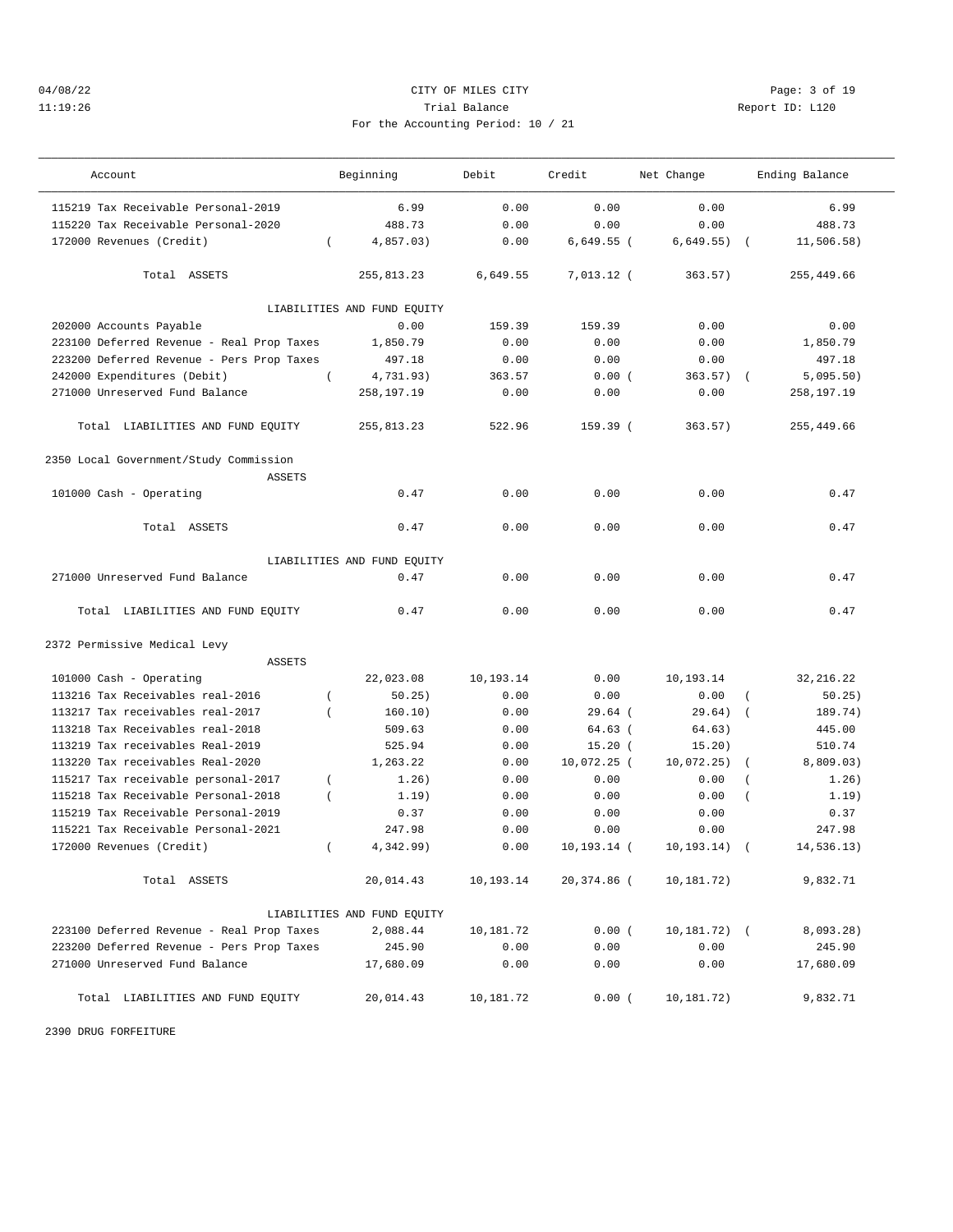## 04/08/22 Page: 4 of 19 11:19:26 Trial Balance Report ID: L120 For the Accounting Period: 10 / 21

| Account                                    | Beginning                   | Debit      | Credit        | Net Change    | Ending Balance |
|--------------------------------------------|-----------------------------|------------|---------------|---------------|----------------|
| ASSETS                                     |                             |            |               |               |                |
| 101000 Cash - Operating                    | 4,652.42                    | 0.00       | 0.00          | 0.00          | 4,652.42       |
| Total ASSETS                               | 4,652.42                    | 0.00       | 0.00          | 0.00          | 4,652.42       |
|                                            | LIABILITIES AND FUND EQUITY |            |               |               |                |
| 271000 Unreserved Fund Balance             | 4,652.42                    | 0.00       | 0.00          | 0.00          | 4,652.42       |
| Total LIABILITIES AND FUND EQUITY          | 4,652.42                    | 0.00       | 0.00          | 0.00          | 4,652.42       |
| 2394 BUILDING CODE ENFORCEMENT             |                             |            |               |               |                |
| <b>ASSETS</b>                              |                             |            |               |               |                |
| 101000 Cash - Operating                    | 77,145.79                   | 14, 211.64 | 9,990.37      | 4,221.27      | 81,367.06      |
| 172000 Revenues (Credit)                   | 20, 491.90)                 | 0.00       | 14,211.64 (   | 14, 211.64)   | 34,703.54)     |
| Total ASSETS                               | 56,653.89                   | 14, 211.64 | 24,202.01 (   | 9,990.37)     | 46,663.52      |
|                                            | LIABILITIES AND FUND EQUITY |            |               |               |                |
| 202000 Accounts Payable                    | 0.00                        | 7,826.34   | 7,826.34      | 0.00          | 0.00           |
| 242000 Expenditures (Debit)                | 36,676.79)<br>$\left($      | 9,990.37   | 0.00(         | $9,990.37)$ ( | 46,667.16)     |
| 271000 Unreserved Fund Balance             | 93,330.68                   | 0.00       | 0.00          | 0.00          | 93,330.68      |
| Total LIABILITIES AND FUND EQUITY          | 56,653.89                   | 17,816.71  | 7,826.34 (    | 9,990.37)     | 46,663.52      |
| 2400 LTG M D#165-(Gen City)                |                             |            |               |               |                |
| ASSETS                                     |                             |            |               |               |                |
| 101000 Cash - Operating                    | 58, 212. 11                 | 11,410.71  | 12,735.66 (   | 1,324.95)     | 56,887.16      |
| 118140 Special Assessments Receivables-201 | 39.03                       | 0.00       | 0.00          | 0.00          | 39.03          |
| 118150 Special Assessments Receivables-201 | 40.74                       | 0.00       | 0.00          | 0.00          | 40.74          |
| 118160 Special Assessments Receivables-201 | 63.05                       | 0.00       | 0.00          | 0.00          | 63.05          |
| 118170 Special Assessments Receivables-201 | 387.78                      | 0.00       | 33.79(        | 33.79)        | 353.99         |
| 118180 Special Assessments Received-2018   | 725.68                      | 0.00       | $71.32$ (     | 71.32)        | 654.36         |
| 118190 Special Assessments Receivables-201 | 810.07                      | 0.00       | 65.20(        | 65.20)        | 744.87         |
| 118200 Special Assmts Receivable 2000      | 1,219.53                    | 0.00       | 119.27(       | 119.27)       | 1,100.26       |
| 118210 Special Assmts Receivable 2021      | 154,471.78                  | 0.00       | $11,069.54$ ( | 11,069.54)    | 143, 402. 24   |
| 172000 Revenues (Credit)                   | 4,405.40)<br>$\left($       | 0.00       | 11,410.71 (   | 11,410.71)    | 15,816.11)     |
| Total ASSETS                               | 211,564.37                  | 11,410.71  | 35,505.49 (   | 24,094.78)    | 187,469.59     |
|                                            | LIABILITIES AND FUND EQUITY |            |               |               |                |
| 202000 Accounts Payable                    | 0.00                        | 12,735.66  | 12,735.66     | 0.00          | 0.00           |
| 223000 Deferred Revenue/Uncollected Taxes  | 157,757.66                  | 11,359.12  | 0.00(         | 11,359.12)    | 146,398.54     |
| 242000 Expenditures (Debit)                | $\left($<br>39,666.22)      | 12,735.66  | 0.00(         | $12,735.66$ ( | 52,401.88)     |
| 271000 Unreserved Fund Balance             | 93, 472.93                  | 0.00       | 0.00          | 0.00          | 93,472.93      |
| Total LIABILITIES AND FUND EQUITY          | 211,564.37                  | 36,830.44  | 12,735.66 (   | 24,094.78)    | 187,469.59     |

2420 LTG M D#167-(MilesAddn Etc)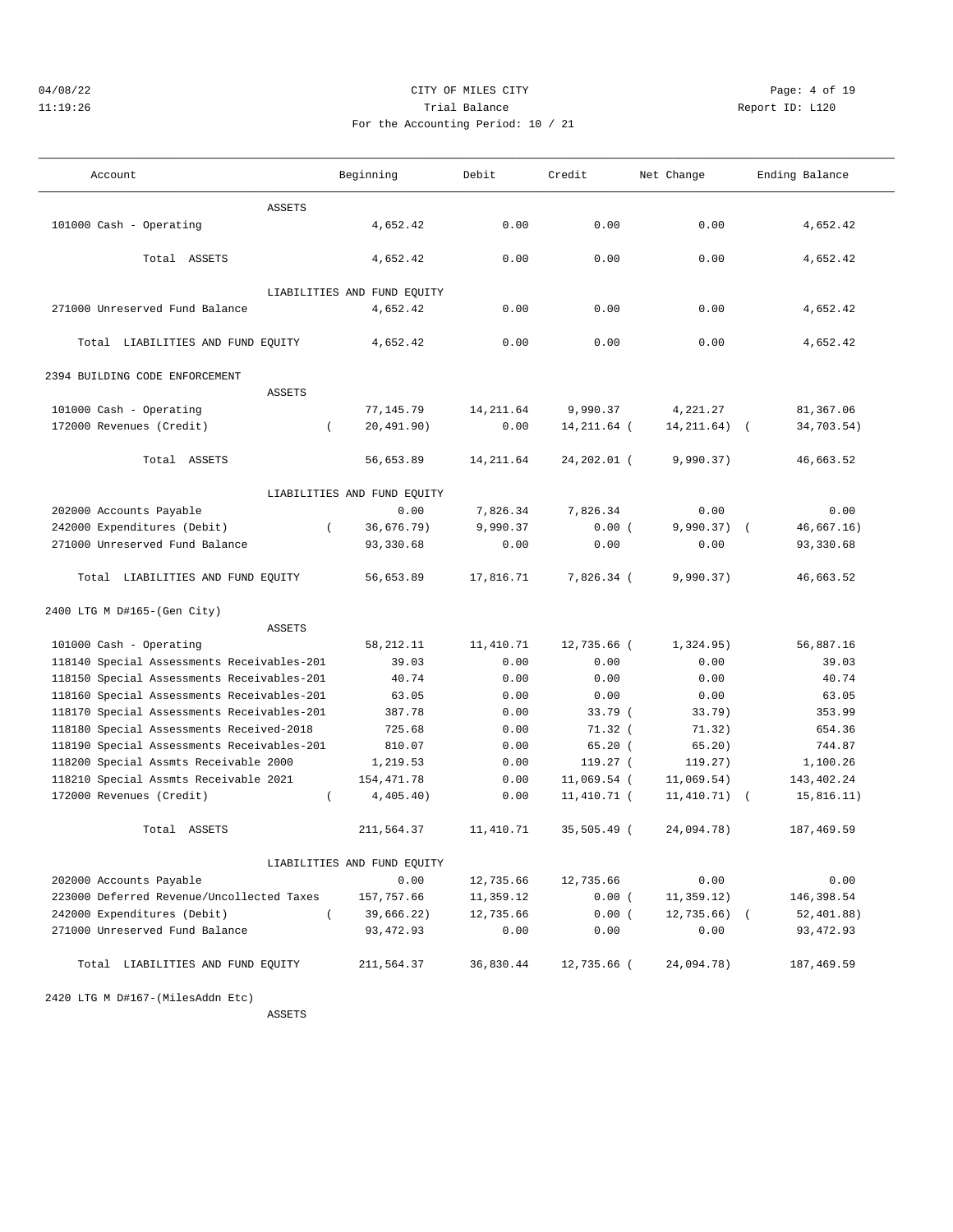## 04/08/22 Page: 5 of 19 11:19:26 Trial Balance Report ID: L120 For the Accounting Period: 10 / 21

| Account                                    | Beginning                   | Debit     | Credit       | Net Change   | Ending Balance |
|--------------------------------------------|-----------------------------|-----------|--------------|--------------|----------------|
| 101000 Cash - Operating                    | 11,954.25                   | 1,306.69  | $1,605.04$ ( | 298.35)      | 11,655.90      |
| 118170 Special Assessments Receivables-201 | 0.04                        | 0.00      | 0.00         | 0.00         | 0.04           |
| 118190 Special Assessments Receivables-201 | 78.76                       | 0.00      | 0.00         | 0.00         | 78.76          |
| 118200 Special Assmts Receivable 2000      | 28.21                       | 0.00      | 2.13(        | 2.13)        | 26.08          |
| 118210 Special Assmts Receivable 2021      | 17,557.88                   | 0.00      | $1,304.40$ ( | 1,304.40)    | 16,253.48      |
| 172000 Revenues (Credit)<br>$\left($       | 459.19)                     | 0.00      | $1,306.69$ ( | $1,306.69$ ( | 1,765.88)      |
| Total ASSETS                               | 29,159.95                   | 1,306.69  | 4,218.26 (   | 2,911.57)    | 26, 248.38     |
|                                            | LIABILITIES AND FUND EQUITY |           |              |              |                |
| 202000 Accounts Payable                    | 0.00                        | 1,605.04  | 1,605.04     | 0.00         | 0.00           |
| 223000 Deferred Revenue/Uncollected Taxes  | 17,664.89                   | 1,306.53  | 0.00(        | 1,306.53)    | 16,358.36      |
| 242000 Expenditures (Debit)                | 5,947.57)                   | 1,605.04  | 0.00(        | 1,605.04)    | 7,552.61)      |
| 271000 Unreserved Fund Balance             | 17,442.63                   | 0.00      | 0.00         | 0.00         | 17,442.63      |
| Total LIABILITIES AND FUND EQUITY          | 29, 159.95                  | 4,516.61  | $1,605.04$ ( | 2,911.57)    | 26, 248.38     |
| 2430 LTG M D#171-(Balsam Est)              |                             |           |              |              |                |
| <b>ASSETS</b>                              |                             |           |              |              |                |
| 101000 Cash - Operating                    | 60.86                       | 500.62    | 161.78       | 338.84       | 399.70         |
| 118210 Special Assmts Receivable 2021      | 8,986.01                    | 0.00      | $500.62$ (   | 500.62)      | 8,485.39       |
| 172000 Revenues (Credit)                   | 0.39)                       | 0.00      | $500.62$ (   | 500.62)      | 501.01)        |
| Total ASSETS                               | 9,046.48                    | 500.62    | $1,163.02$ ( | 662.40)      | 8,384.08       |
|                                            | LIABILITIES AND FUND EQUITY |           |              |              |                |
| 202000 Accounts Payable                    | 0.00                        | 161.78    | 161.78       | 0.00         | 0.00           |
| 223000 Deferred Revenue/Uncollected Taxes  | 8,986.01                    | 500.62    | 0.00(        | 500.62)      | 8,485.39       |
| 242000 Expenditures (Debit)<br>$\left($    | 1, 579.32)                  | 161.78    | 0.00(        | $161.78$ (   | 1,741.10)      |
| 271000 Unreserved Fund Balance             | 1,639.79                    | 0.00      | 0.00         | 0.00         | 1,639.79       |
| Total LIABILITIES AND FUND EQUITY          | 9,046.48                    | 824.18    | 161.78 (     | 662.40)      | 8,384.08       |
| 2440 LTG M D#172-(Main Str)                |                             |           |              |              |                |
| <b>ASSETS</b>                              |                             |           |              |              |                |
| 101000 Cash - Operating                    | 6,986.59                    | 5,273.95  | 8,743.24 (   | 3,469.29)    | 3,517.30       |
| 118200 Special Assmts Receivable 2000      | 498.65                      | 0.00      | 498.65 (     | 498.65)      | 0.00           |
| 118210 Special Assmts Receivable 2021      | 32,307.40                   | 0.00      | 4,737.32 (   | 4,737.32)    | 27,570.08      |
| 172000 Revenues (Credit)<br>$\left($       | 5.17)                       | 0.00      | 5,273.95 (   | 5, 273.95)   | 5, 279.12)     |
| Total ASSETS                               | 39,787.47                   | 5,273.95  | 19,253.16 (  | 13,979.21)   | 25,808.26      |
|                                            | LIABILITIES AND FUND EQUITY |           |              |              |                |
| 202000 Accounts Payable                    | 0.00                        | 8,743.24  | 8,743.24     | 0.00         | 0.00           |
| 223000 Deferred Revenue/Uncollected Taxes  | 32,806.05                   | 5,235.97  | 0.00(        | 5, 235.97)   | 27,570.08      |
| 242000 Expenditures (Debit)<br>$\left($    | $5, 267.09$ )               | 8,743.24  | 0.00(        | $8,743.24$ ( | 14,010.33)     |
| 271000 Unreserved Fund Balance             | 12,248.51                   | 0.00      | 0.00         | 0.00         | 12,248.51      |
| Total LIABILITIES AND FUND EQUITY          | 39,787.47                   | 22,722.45 | 8,743.24 (   | 13,979.21)   | 25,808.26      |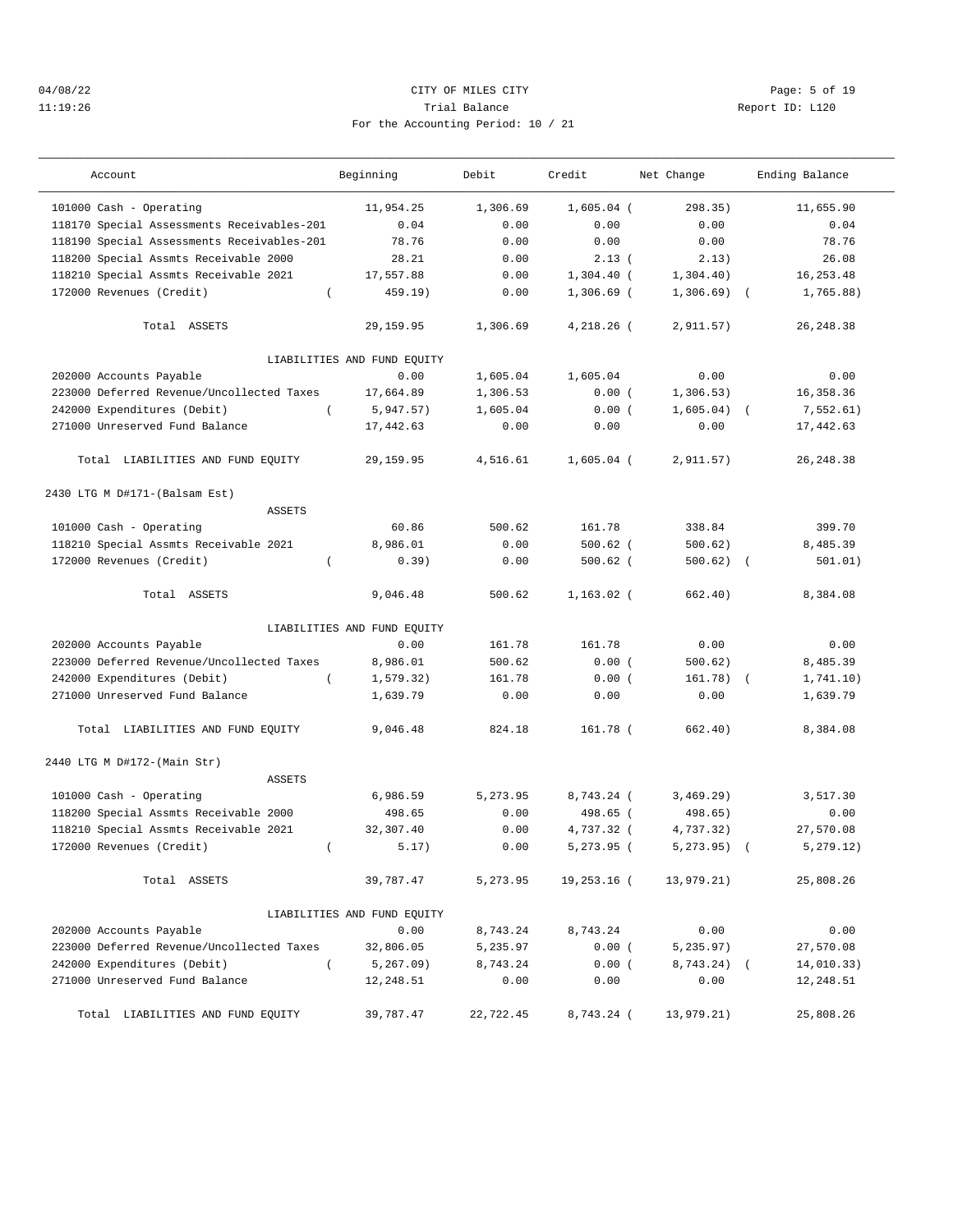# 04/08/22 CITY OF MILES CITY Page: 6 of 19 11:19:26 Trial Balance Report ID: L120 For the Accounting Period: 10 / 21

| Account                                   |                | Beginning                   | Debit    | Credit       | Net Change    |            | Ending Balance |
|-------------------------------------------|----------------|-----------------------------|----------|--------------|---------------|------------|----------------|
| 2450 LTG M D#195-(SG-Trico)               |                |                             |          |              |               |            |                |
| <b>ASSETS</b>                             |                |                             |          |              |               |            |                |
| 101000 Cash - Operating                   | $\overline{ }$ | 1,399.87)                   | 188.04   | $525.00$ (   | $336.96)$ (   |            | 1,736.83)      |
| 118210 Special Assmts Receivable 2021     |                | 7,084.98                    | 0.00     | 188.04 (     | 188.04)       |            | 6,896.94       |
| 172000 Revenues (Credit)                  | $\left($       | 88.51)                      | 0.00     | 188.04 (     | 188.04)       | $\sqrt{ }$ | 276.55)        |
| Total ASSETS                              |                | 5,596.60                    | 188.04   | $901.08$ (   | 713.04)       |            | 4,883.56       |
|                                           |                | LIABILITIES AND FUND EQUITY |          |              |               |            |                |
| 202000 Accounts Payable                   |                | 0.00                        | 525.00   | 525.00       | 0.00          |            | 0.00           |
| 223000 Deferred Revenue/Uncollected Taxes |                | 7,084.98                    | 188.04   | 0.00(        | 188.04)       |            | 6,896.94       |
| 242000 Expenditures (Debit)               | $\left($       | 2,653.86)                   | 525.00   | 0.00(        | 525.00)       |            | 3,178.86)      |
| 271000 Unreserved Fund Balance            |                | 1,165.48                    | 0.00     | 0.00         | 0.00          |            | 1,165.48       |
| Total LIABILITIES AND FUND EQUITY         |                | 5,596.60                    | 1,238.04 | $525.00$ (   | 713.04)       |            | 4,883.56       |
| 2470 LTG M D#202-(SG-MDU&NV)              |                |                             |          |              |               |            |                |
| ASSETS                                    |                |                             |          |              |               |            |                |
| 101000 Cash - Operating                   |                | 2,673.47                    | 234.17   | 440.04 (     | 205.87)       |            | 2,467.60       |
| 118210 Special Assmts Receivable 2021     |                | 5,294.97                    | 0.00     | 234.17 (     | 234.17)       |            | 5,060.80       |
| 172000 Revenues (Credit)                  | $\left($       | 402.61)                     | 0.00     | 234.17 (     | 234.17)       | $\sqrt{2}$ | 636.78)        |
| Total ASSETS                              |                | 7,565.83                    | 234.17   | 908.38 (     | 674.21)       |            | 6,891.62       |
|                                           |                | LIABILITIES AND FUND EQUITY |          |              |               |            |                |
| 202000 Accounts Payable                   |                | 0.00                        | 440.04   | 440.04       | 0.00          |            | 0.00           |
| 223000 Deferred Revenue/Uncollected Taxes |                | 5,294.97                    | 234.17   | 0.00(        | 234.17)       |            | 5,060.80       |
| 242000 Expenditures (Debit)               | $\left($       | 2,410.08)                   | 440.04   | 0.00(        | 440.04)       |            | 2,850.12)      |
| 271000 Unreserved Fund Balance            |                | 4,680.94                    | 0.00     | 0.00         | 0.00          |            | 4,680.94       |
| Total LIABILITIES AND FUND EQUITY         |                | 7,565.83                    | 1,114.25 | 440.04 (     | 674.21)       |            | 6,891.62       |
| 2480 LTG M M#173-(Milestown Estates)      |                |                             |          |              |               |            |                |
| <b>ASSETS</b><br>101000 Cash - Operating  |                | 1,536.27                    | 150.19   | $1,216.24$ ( | 1,066.05)     |            | 470.22         |
| 118210 Special Assmts Receivable 2021     |                | 3,182.95                    | 0.00     | $150.19$ (   | 150.19)       |            | 3,032.76       |
| 172000 Revenues (Credit)                  |                | 290.99)                     | 0.00     |              | 150.19)       |            | 441.18)        |
|                                           | $\left($       |                             |          | $150.19$ (   |               | $\sqrt{2}$ |                |
| Total ASSETS                              |                | 4,428.23                    | 150.19   | 1,516.62 (   | 1,366.43)     |            | 3,061.80       |
|                                           |                | LIABILITIES AND FUND EQUITY |          |              |               |            |                |
| 202000 Accounts Payable                   |                | 0.00                        | 1,216.24 | 1,216.24     | 0.00          |            | 0.00           |
| 223000 Deferred Revenue/Uncollected Taxes |                | 3,182.95                    | 150.19   | 0.00(        | 150.19)       |            | 3,032.76       |
| 242000 Expenditures (Debit)               | $\left($       | 427.62)                     | 1,216.24 | 0.00(        | $1, 216.24$ ( |            | 1,643.86)      |
| 271000 Unreserved Fund Balance            |                | 1,672.90                    | 0.00     | 0.00         | 0.00          |            | 1,672.90       |
| Total LIABILITIES AND FUND EQUITY         |                | 4,428.23                    | 2,582.67 | 1,216.24 (   | 1,366.43)     |            | 3,061.80       |

2510 STR MAINT DIST #204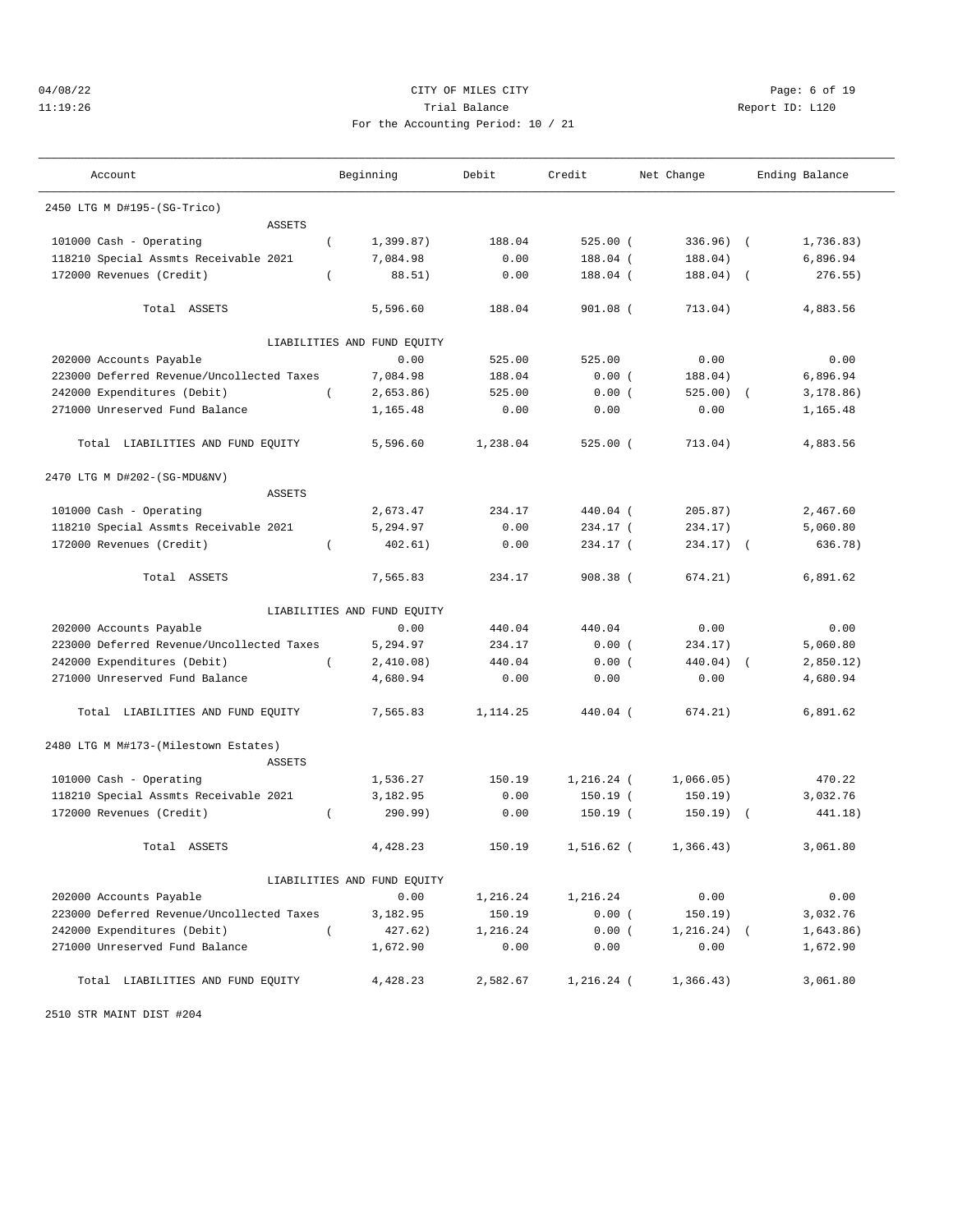## 04/08/22 Page: 7 of 19 11:19:26 Trial Balance Report ID: L120 For the Accounting Period: 10 / 21

| Account                                     | Beginning                   | Debit        | Credit        | Net Change    | Ending Balance            |
|---------------------------------------------|-----------------------------|--------------|---------------|---------------|---------------------------|
| <b>ASSETS</b>                               |                             |              |               |               |                           |
| 101000 Cash - Operating                     | 263,970.65                  | 128,519.95   | 68,716.71     | 59,803.24     | 323, 773.89               |
| 118130 Special Assessments Receivable 2013  | 32.59                       | 0.00         | 0.00          | 0.00          | 32.59                     |
| 118140 Special Assessments Receivables-201  | 31.99                       | 0.00         | 0.00          | 0.00          | 31.99                     |
| 118150 Special Assessments Receivables-201  | 34.52                       | 0.00         | 0.00          | 0.00          | 34.52                     |
| 118160 Special Assessments Receivables-201  | 38.92                       | 0.00         | 0.00          | 0.00          | 38.92                     |
| 118170 Special Assessments Receivables-201  | 477.07                      | 0.00         | 0.00          | 0.00          | 477.07                    |
| 118180 Special Assessments Received-2018    | 1,725.06                    | 0.00         | 0.00          | 0.00          | 1,725.06                  |
| 118190 Special Assessments Receivables-201  | 4,493.10                    | 0.00         | 198.43(       | 198.43)       | 4,294.67                  |
| 118200 Special Assmts Receivable 2000       | 7,114.09                    | 0.00         | $1,261.41$ (  | 1, 261.41)    | 5,852.68                  |
| 118210 Special Assmts Receivable 2021       | 1,861,960.32                | 0.00         | 126,931.33 (  | 126, 931.33)  | 1,735,028.99              |
| 172000 Revenues (Credit)<br>$\left($        | 35,788.91)                  | 0.00         | 128,519.95 (  | 128, 519.95)  | 164,308.86)               |
|                                             |                             |              |               |               |                           |
| Total ASSETS                                | 2,104,089.40                | 128,519.95   | 325,627.83 (  | 197,107.88)   | 1,906,981.52              |
|                                             | LIABILITIES AND FUND EQUITY |              |               |               |                           |
| 202000 Accounts Payable                     | 0.00                        | 24, 364. 71  | 24,364.71     | 0.00          | 0.00                      |
| 211000 Due to Revolving Fund                | 200,000.00                  | 0.00         | 0.00          | 0.00          | 200,000.00                |
| 223000 Deferred Revenue/Uncollected Taxes   | 1,875,907.67                | 128, 391. 17 | 0.00(         | 128,391.17)   | 1,747,516.50              |
| 242000 Expenditures (Debit)<br>$\left($     | 237,078.27)                 | 68,716.71    | 0.00(         | 68,716.71)    | 305,794.98)<br>$\sqrt{2}$ |
| 271000 Unreserved Fund Balance              | 265,260.00                  | 0.00         | 0.00          | 0.00          | 265,260.00                |
| Total LIABILITIES AND FUND EQUITY           | 2,104,089.40                | 221, 472.59  | $24.364.71$ ( | 197,107.88)   | 1,906,981.52              |
| 2520 STR MAINT DIST #205                    |                             |              |               |               |                           |
| <b>ASSETS</b>                               |                             |              |               |               |                           |
| 101000 Cash - Operating                     | 217,332.22                  | 16,337.28    | 19,519.62 (   | 3,182.34)     | 214, 149.88               |
| 118140 Special Assessments Receivables-201  | 214.50                      | 0.00         | 0.00          | 0.00          | 214.50                    |
| 118150 Special Assessments Receivables-201  | 210.08                      | 0.00         | 0.00          | 0.00          | 210.08                    |
| 118160 Special Assessments Receivables-201  | 317.14                      | 0.00         | 0.00          | 0.00          | 317.14                    |
| 118170 Special Assessments Receivables-201  | 964.37                      | 0.00         | $104.13$ (    | 104.13)       | 860.24                    |
| 118180 Special Assessments Received-2018    | 2,601.83                    | 0.00         | $305.56$ (    | 305.56)       | 2,296.27                  |
| 118190 Special Assessments Receivables-201  | 1,049.15                    | 0.00         | 121.48 (      | 121.48)       | 927.67                    |
| 118200 Special Assmts Receivable 2000       | 2,827.93                    | 0.00         | $320.31$ (    | 320.31)       | 2,507.62                  |
| 118210 Special Assmts Receivable 2021       | 262,926.25                  | 0.00         | $15,321.03$ ( | 15, 321.03)   | 247,605.22                |
| 172000 Revenues (Credit)<br>$\left($        | 9,449.80)                   | 0.00         | 16,337.28 (   | 16, 337.28)   | 25,787.08)                |
| Total ASSETS                                | 478,993.67                  | 16, 337.28   | $52,029.41$ ( | 35,692.13)    | 443, 301.54               |
|                                             | LIABILITIES AND FUND EQUITY |              |               |               |                           |
| 202000 Accounts Payable                     | 0.00                        | 6,803.03     | 6,803.03      | 0.00          | 0.00                      |
| 223000 Deferred Revenue/Uncollected Taxes   | 271,111.09                  | 16,172.51    | 0.00(         | 16,172.51)    | 254,938.58                |
| 242000 Expenditures (Debit)<br>$\left($     | 54,890.39)                  | 19,519.62    | 0.00(         | $19,519.62$ ( | 74,410.01)                |
| 271000 Unreserved Fund Balance              | 262,772.97                  | 0.00         | 0.00          | 0.00          | 262,772.97                |
| Total LIABILITIES AND FUND EQUITY           | 478,993.67                  | 42,495.16    | $6,803.03$ (  | 35,692.13)    | 443,301.54                |
| 2540 STR MAINT DIST#207-(MILESTOWN ESTATES) |                             |              |               |               |                           |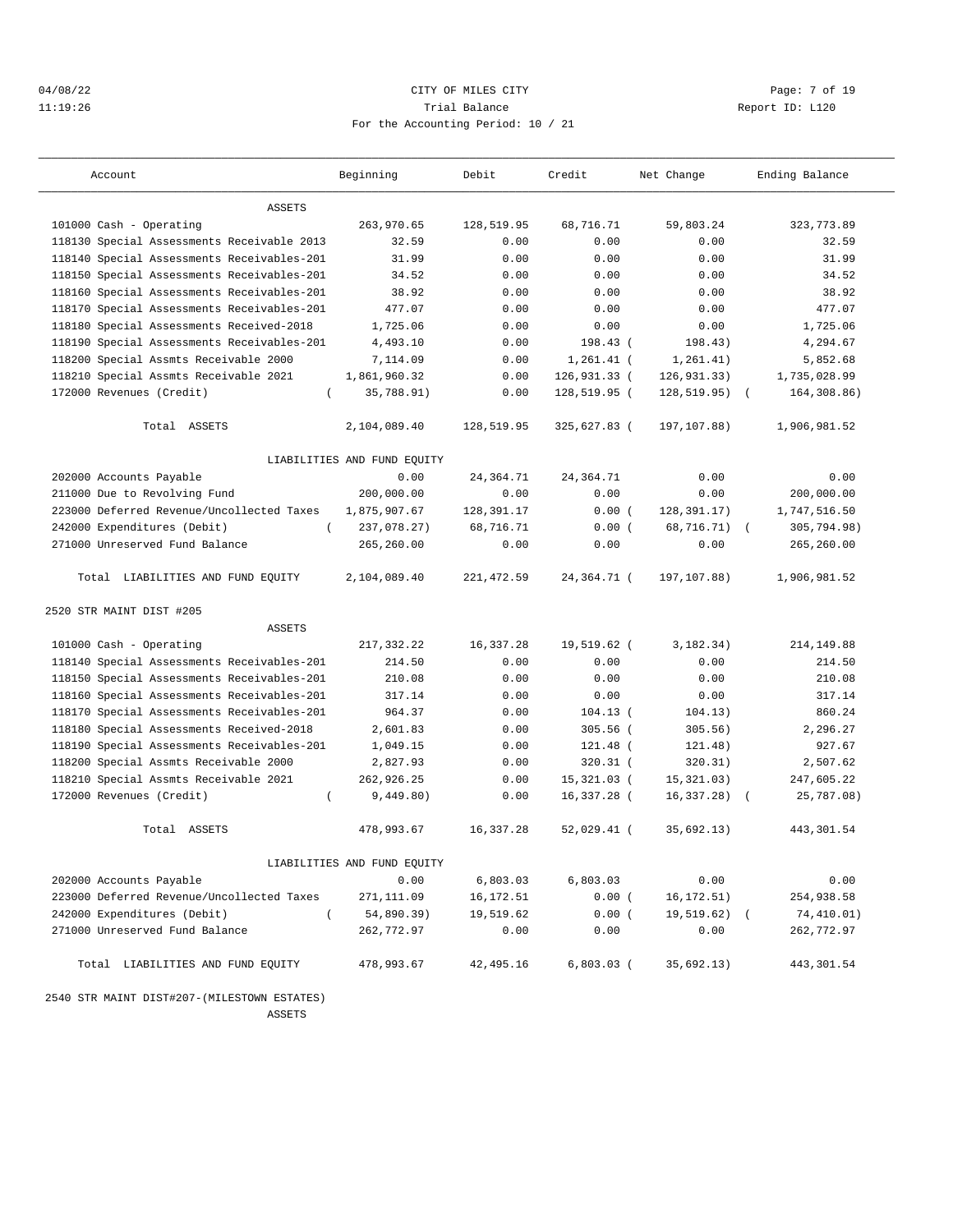2701 Fire Grants

### 04/08/22 Page: 8 of 19 11:19:26 Trial Balance Report ID: L120 For the Accounting Period: 10 / 21

——————————————————————————————————————————————————————————————————————————————————————————————————————————————————————————————————— Account and Beginning Debit Credit Net Change Ending Balance

——————————————————————————————————————————————————————————————————————————————————————————————————————————————————————————————————— 101000 Cash - Operating 3,550.98 233.33 514.32 ( 280.99) 3,269.99 118210 Special Assmts Receivable 2021 5,237.00 0.00 233.33 ( 233.33) 5,003.67 172000 Revenues (Credit) ( 405.19) 0.00 233.33 ( 233.33) ( 638.52) Total ASSETS 8,382.79 233.33 980.98 ( 747.65) 7,635.14 LIABILITIES AND FUND EQUITY 202000 Accounts Payable 0.00 0.09 0.09 0.00 0.00 223000 Deferred Revenue/Uncollected Taxes 5,237.00 233.33 0.00 (233.33) 5,003.67<br>242000 Expenditures (Debit) (2.326.90) 514.32 0.00 (514.32) (1,841.22 242000 Expenditures (Debit) ( 1,326.90) 514.32 0.00 ( 514.32) ( 1,841.22) 271000 Unreserved Fund Balance 4,472.69 0.00 0.00 0.00 4,472.69 Total LIABILITIES AND FUND EQUITY 8,382.79 747.74 0.09 ( 747.65) 7,635.14 ASSETS 101000 Cash - Operating 6,460.70 0.00 0.00 0.00 6,460.70 Total ASSETS 6,460.70 0.00 0.00 0.00 6,460.70 LIABILITIES AND FUND EQUITY 271000 Unreserved Fund Balance 6,460.70 0.00 0.00 0.00 6,460.70 Total LIABILITIES AND FUND EQUITY 6,460.70 0.00 0.00 0.00 6,460.70

| 2820 GAS TAX                         |               |                             |           |             |              |             |
|--------------------------------------|---------------|-----------------------------|-----------|-------------|--------------|-------------|
|                                      | <b>ASSETS</b> |                             |           |             |              |             |
| 101000 Cash - Operating              |               | 41,413.78                   | 14,011.80 | 207.20      | 13,804.60    | 55,218.38   |
| 172000 Revenues (Credit)             |               | 42,035.38)                  | 0.00      | 14,011.80 ( | 14,011.80) ( | 56,047.18)  |
| Total ASSETS                         |               | 621.60)                     | 14,011.80 | 14,219.00 ( | $207.20$ ) ( | 828.80)     |
|                                      |               | LIABILITIES AND FUND EQUITY |           |             |              |             |
| 242000 Expenditures (Debit)          |               | 621.60)                     | 207.20    | 0.00(       | $207.20$ ) ( | 828.80)     |
| Total LIABILITIES AND FUND EQUITY    | $\left($      | 621.60)                     | 207.20    | 0.00(       | $207.20$ ) ( | 828.80)     |
| 2821 HB473- Fuel Tax                 |               |                             |           |             |              |             |
|                                      | <b>ASSETS</b> |                             |           |             |              |             |
| 102131 Restricted Cash- HB473        |               | 195, 415.27                 | 0.00      | 0.00        | 0.00         | 195, 415.27 |
| Total ASSETS                         |               | 195, 415.27                 | 0.00      | 0.00        | 0.00         | 195, 415.27 |
|                                      |               | LIABILITIES AND FUND EQUITY |           |             |              |             |
| 271000 Unreserved Fund Balance       |               | 195, 415.27                 | 0.00      | 0.00        | 0.00         | 195, 415.27 |
| LIABILITIES AND FUND EQUITY<br>Total |               | 195, 415.27                 | 0.00      | 0.00        | 0.00         | 195, 415.27 |

2850 Southeastern Montana Dispatch-911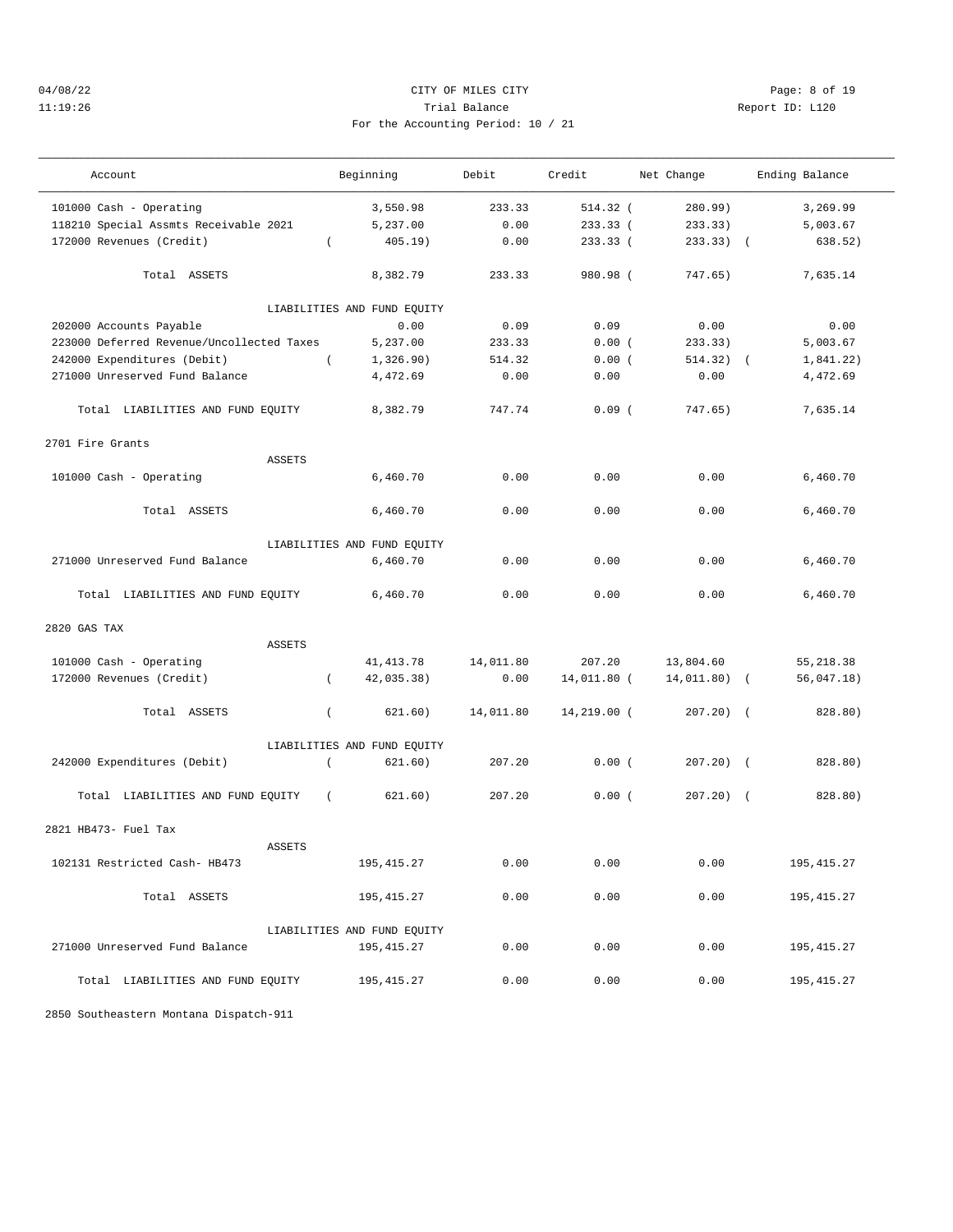## 04/08/22 CITY OF MILES CITY Page: 9 of 19 11:19:26 Trial Balance Report ID: L120 For the Accounting Period: 10 / 21

| Account                                    |          | Beginning                   | Debit    | Credit       | Net Change   |                | Ending Balance |
|--------------------------------------------|----------|-----------------------------|----------|--------------|--------------|----------------|----------------|
| <b>ASSETS</b>                              |          |                             |          |              |              |                |                |
| 101000 Cash - Operating                    |          | 111,861.18                  | 0.00     | $3,721.25$ ( | 3,721.25)    |                | 108,139.93     |
| 132000 Due From Government (Short Term)    |          | 432,538.00                  | 0.00     | 0.00         | 0.00         |                | 432,538.00     |
| 172000 Revenues (Credit)                   | $\left($ | 120,388.97)                 | 0.00     | 0.00         | 0.00         | $\left($       | 120,388.97)    |
| Total ASSETS                               |          | 424,010.21                  | 0.00     | $3,721.25$ ( | 3,721.25)    |                | 420,288.96     |
|                                            |          | LIABILITIES AND FUND EQUITY |          |              |              |                |                |
| 202000 Accounts Payable                    |          | 0.00                        | 3,721.25 | 3,721.25     | 0.00         |                | 0.00           |
| 242000 Expenditures (Debit)                | $\left($ | 109,974.82)                 | 3,721.25 | 0.00(        | 3,721.25)    | $\left($       | 113,696.07)    |
| 271000 Unreserved Fund Balance             |          | 533,985.03                  | 0.00     | 0.00         | 0.00         |                | 533,985.03     |
| Total LIABILITIES AND FUND EQUITY          |          | 424,010.21                  | 7,442.50 | $3,721.25$ ( | 3,721.25)    |                | 420,288.96     |
| 2880 LIBRARY GRANTS                        |          |                             |          |              |              |                |                |
| <b>ASSETS</b>                              |          |                             |          |              |              |                |                |
| 101000 Cash - Operating                    | $\left($ | 1,222.47)                   | 690.00   | 0.00         | 690.00       | $\left($       | 532.47)        |
| 101003 Cash - per capita                   |          | 22,528.91                   | 0.00     | 0.00         | 0.00         |                | 22,528.91      |
| 101020 Cash - Partners Program             |          | 27,774.69                   | 0.00     | $219.45$ (   | 219.45)      |                | 27,555.24      |
| 101021 Cash-One Time Endowments            |          | 1,784.09                    | 0.00     | 0.00         | 0.00         |                | 1,784.09       |
| 101030 Cash - Sagebrush Fed/Base Grant     |          | 20, 212.89                  | 0.00     | 0.00         | 0.00         |                | 20, 212.89     |
| 101032 Cash- Library Board of Trustees Mul |          | 84,050.97                   | 0.00     | 0.00         | 0.00         |                | 84,050.97      |
| 172000 Revenues (Credit)                   |          | 955.97                      | 0.00     | $690.00$ (   | 690.00)      |                | 265.97         |
| Total ASSETS                               |          | 156,085.05                  | 690.00   | $909.45$ (   | 219.45)      |                | 155,865.60     |
|                                            |          | LIABILITIES AND FUND EQUITY |          |              |              |                |                |
| 202000 Accounts Payable                    |          | 0.00                        | 219.45   | 219.45       | 0.00         |                | 0.00           |
| 242000 Expenditures (Debit)                | $\left($ | 450.45)                     | 219.45   | 0.00(        | 219.45)      | $\sqrt{2}$     | 669.90)        |
| 271000 Unreserved Fund Balance             |          | 156,535.50                  | 0.00     | 0.00         | 0.00         |                | 156,535.50     |
| Total LIABILITIES AND FUND EQUITY          |          | 156,085.05                  | 438.90   | $219.45$ (   | 219.45)      |                | 155,865.60     |
| 2935 Historic Preservation                 |          |                             |          |              |              |                |                |
| <b>ASSETS</b>                              |          |                             |          |              |              |                |                |
| 101000 Cash - Operating                    |          | 26,675.42                   | 0.00     | 248.86 (     | 248.86)      |                | 26,426.56      |
| 172000 Revenues (Credit)                   | $\left($ | 108.59)                     | 0.00     | 0.00         | 0.00         | $\overline{ }$ | 108.59)        |
| Total ASSETS                               |          | 26,566.83                   | 0.00     | 248.86 (     | 248.86)      |                | 26, 317.97     |
|                                            |          | LIABILITIES AND FUND EOUITY |          |              |              |                |                |
| 202000 Accounts Payable                    |          | 0.00                        | 44.68    | 44.68        | 0.00         |                | 0.00           |
| 242000 Expenditures (Debit)                | $\left($ | 1,137.47)                   | 248.86   | 0.00(        | $248.86$ ) ( |                | 1,386.33)      |
| 271000 Unreserved Fund Balance             |          | 27,704.30                   | 0.00     | 0.00         | 0.00         |                | 27,704.30      |
| Total LIABILITIES AND FUND EQUITY          |          | 26,566.83                   | 293.54   | 44.68 (      | 248.86)      |                | 26, 317.97     |
| 2985 RETIRED SENIOR VOLUNTEER PROG (RSVP)  |          |                             |          |              |              |                |                |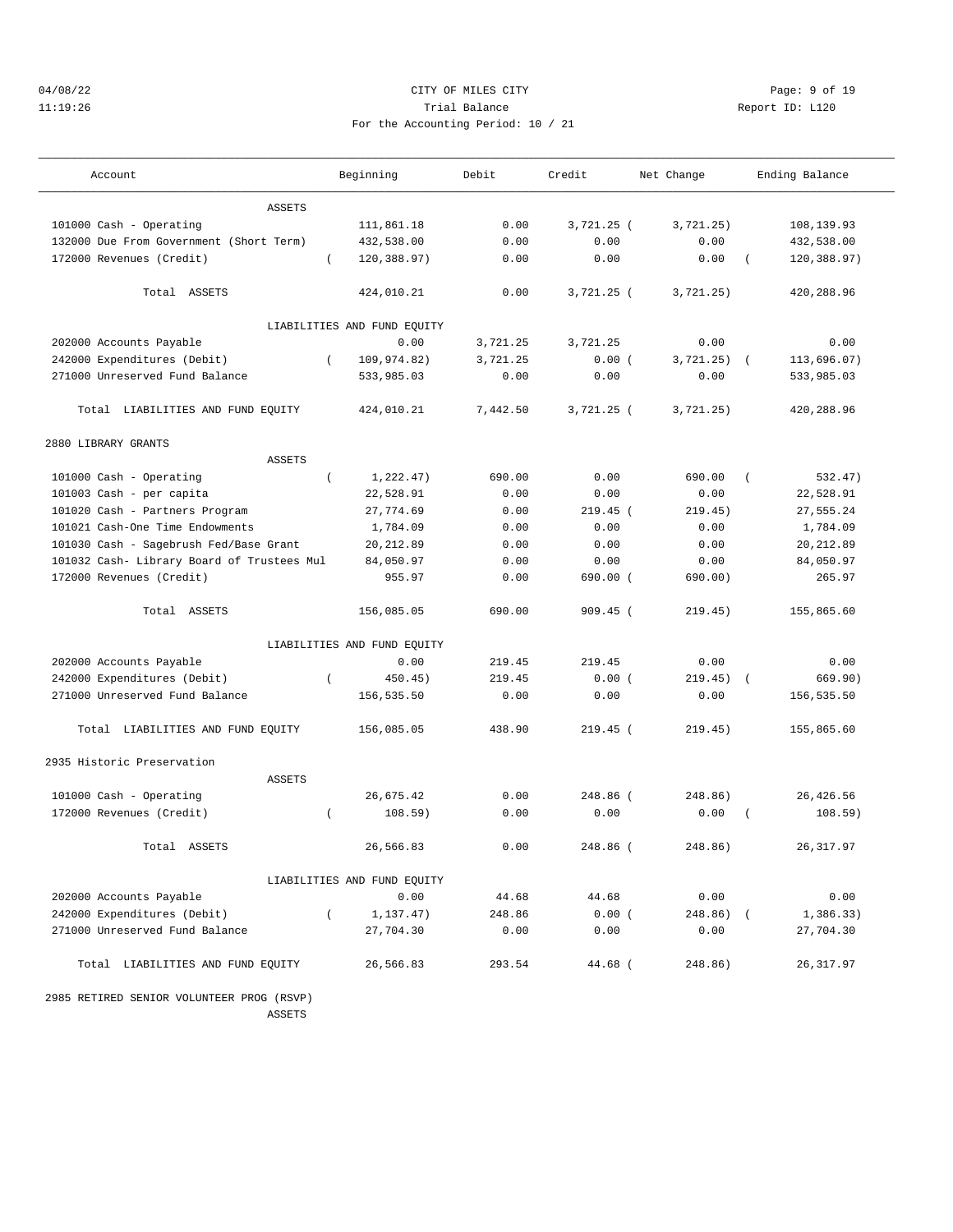### 04/08/22 Page: 10 of 19 11:19:26 Trial Balance Report ID: L120 For the Accounting Period: 10 / 21

——————————————————————————————————————————————————————————————————————————————————————————————————————————————————————————————————— Account and Beginning Debit Credit Net Change Ending Balance

——————————————————————————————————————————————————————————————————————————————————————————————————————————————————————————————————— 101000 Cash - Operating ( 9,836.79) 0.00 6,706.16 ( 6,706.16) ( 16,542.95) 101004 RSVP Non-Federal Cash Operating-Cus 5,920.93 2,431.98 2,440.12 ( 8.14) 5,912.79 101008 RSVP- Custer Excess 18,556.50 0.00 22.07 ( 22.07) 18,534.43 103100 Petty Cash-<br>172000 Revenues (Credit) (20,406.26) 0.00 0.00 0.00 0.00 0.00 22,143.46 172000 Revenues (Credit) ( 20,406.26) 0.00 1,737.20 ( 1,737.20) ( 22,143.46) Total ASSETS ( 5,565.62) 2,431.98 10,905.55 ( 8,473.57) ( 14,039.19) LIABILITIES AND FUND EQUITY 202000 Accounts Payable 242000 Expenditures (Debit)<br>202000 Expenditures (Debit) (27,321.28) 3,169.54 695.97 (3,473.57) (35,794.85)<br>201000 Unreserved Fund Balance 21,755.66 0.00 0.00 0.00 21,755.66 242000 Expenditures (Debit) ( 27,321.28) 9,169.54 695.97 ( 8,473.57) ( 35,794.85) 271000 Unreserved Fund Balance 21,755.66 0.00 0.00 0.00 21,755.66 Total LIABILITIES AND FUND EQUITY ( 5,565.62) 12,408.33 3,934.76 ( 8,473.57) ( 14,039.19) 2991 Federal Recovery Funds ASSETS 101000 Cash - Operating 1,058,649.78 0.00 1,202.71 ( 1,202.71) 1,057,447.07 172000 Revenues (Credit) ( 3,174.50) 0.00 0.00 0.00 ( 3,174.50) Total ASSETS 1,055,475.28 0.00 1,202.71 ( 1,202.71) 1,054,272.57 LIABILITIES AND FUND EQUITY 202000 Accounts Payable 0.00 1,202.71 1,202.71 0.00 0.00 223800 Deferred Revenue-Other 1,055,475.28 0.00 0.00 0.00 1,055,475.28 242000 Expenditures (Debit) 0.00 1,202.71 0.00 ( 1,202.71) ( 1,202.71) Total LIABILITIES AND FUND EQUITY 1,055,475.28 2,405.42 1,202.71 ( 1,202.71) 1,054,272.57 3301 Judgement Settlement/Southgate ASSETS 101000 Cash - Operating ( 896.62) 45.02 0.00 45.02 ( 851.60) 113220 Tax receivables Real-2020 447.23 0.00 45.02 ( 45.02) 402.21 115221 Tax Receivable Personal-2021 87.79 0.00 0.00 0.00 87.79 172000 Revenues (Credit) ( 1,294.30) 0.00 45.02 ( 45.02) ( 1,339.32) Total ASSETS ( 1,655.90) 45.02 90.04 ( 45.02) ( 1,700.92) LIABILITIES AND FUND EQUITY 223100 Deferred Revenue - Real Prop Taxes 447.23 45.02 0.00 ( 45.02) 402.21 223200 Deferred Revenue - Pers Prop Taxes 87.79 0.00 0.00 0.00 87.79 271000 Unreserved Fund Balance ( 2,190.92) 0.00 0.00 0.00 ( 2,190.92) Total LIABILITIES AND FUND EQUITY ( 1,655.90) 45.02 0.00 ( 45.02) ( 1,700.92) 3400 SID REVOLVING FUND ASSETS 101000 Cash - Operating 2,985.00 0.00 0.00 0.00 2,985.00 Total ASSETS 2,985.00 0.00 0.00 0.00 2,985.00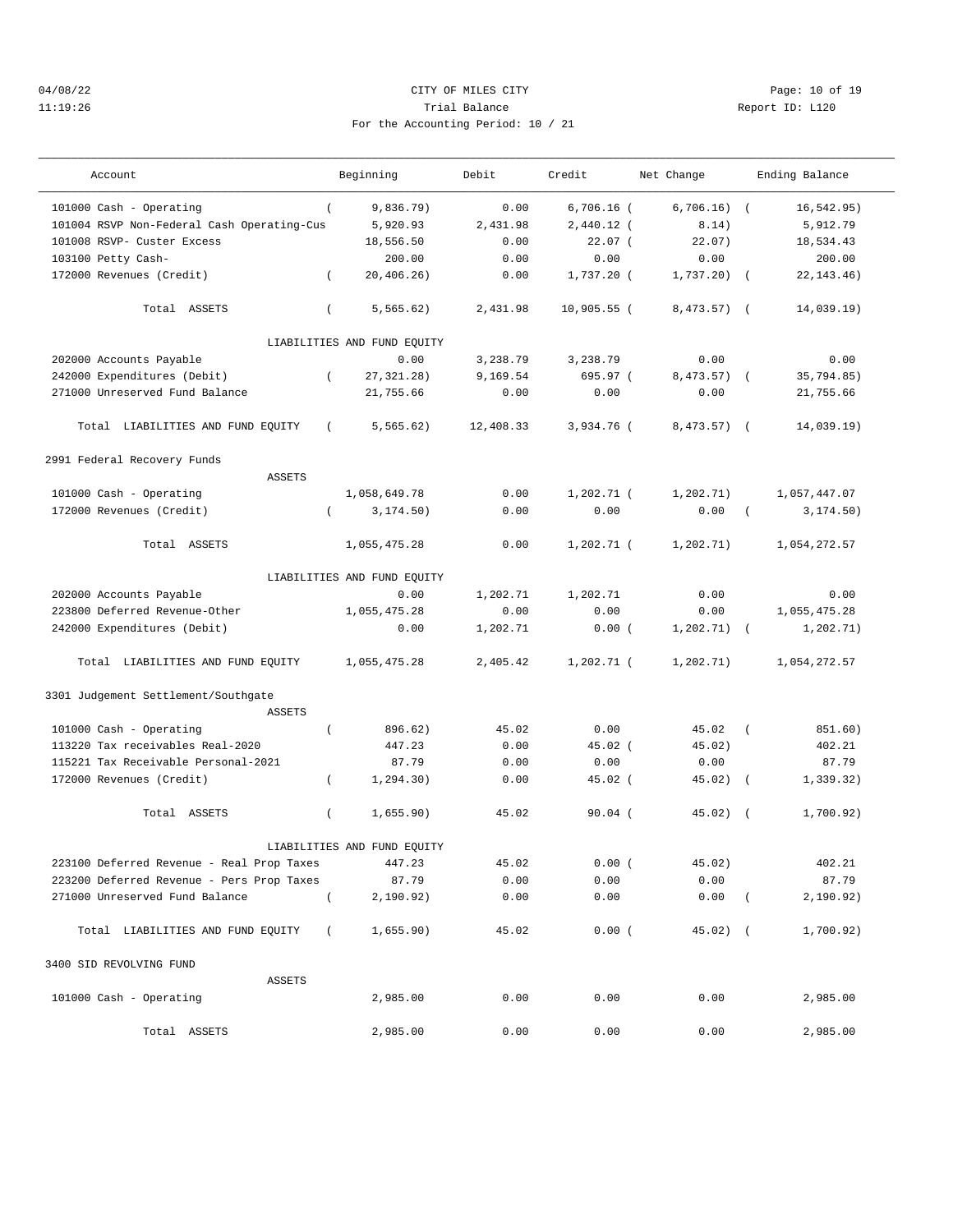# 04/08/22 Page: 11 of 19 11:19:26 Trial Balance Report ID: L120

|  | For the Accounting Period: 10 / 21 |  |  |
|--|------------------------------------|--|--|
|  |                                    |  |  |

———————————————————————————————————————————————————————————————————————————————————————————————————————————————————————————————————

——————————————————————————————————————————————————————————————————————————————————————————————————————————————————————————————————— Account and Beginning Debit Credit Net Change Ending Balance

|                                            |                  | LIABILITIES AND FUND EQUITY |      |      |                    |            |
|--------------------------------------------|------------------|-----------------------------|------|------|--------------------|------------|
| 271000 Unreserved Fund Balance             |                  | 2,985.00                    | 0.00 | 0.00 | 0.00               | 2,985.00   |
| Total LIABILITIES AND FUND EQUITY          |                  | 2,985.00                    | 0.00 | 0.00 | 0.00               | 2,985.00   |
| 3670 SID 211                               |                  |                             |      |      |                    |            |
| <b>ASSETS</b>                              |                  |                             |      |      |                    |            |
| 101000 Cash - Operating                    |                  | 6,703.66                    | 0.00 | 0.00 | 0.00               | 6,703.66   |
| 118210 Special Assmts Receivable 2021      |                  | 3,790.06                    | 0.00 | 0.00 | 0.00               | 3,790.06   |
| 119000 Special Assmt Recbl - Deferred      |                  | 29, 443.89                  | 0.00 | 0.00 | 0.00               | 29, 443.89 |
| 172000 Revenues (Credit)                   | $\overline{ }$   | 373.25)                     | 0.00 | 0.00 | 0.00<br>$\left($   | 373.25)    |
| Total ASSETS                               |                  | 39,564.36                   | 0.00 | 0.00 | 0.00               | 39,564.36  |
|                                            |                  | LIABILITIES AND FUND EQUITY |      |      |                    |            |
| 223000 Deferred Revenue/Uncollected Taxes  |                  | 32,860.70                   | 0.00 | 0.00 | 0.00               | 32,860.70  |
| 223100 Deferred Revenue - Real Prop Taxes  |                  | 373.25                      | 0.00 | 0.00 | 0.00               | 373.25     |
| 242000 Expenditures (Debit)                | $\left($         | 2, 266.10)                  | 0.00 | 0.00 | 0.00<br>$\epsilon$ | 2, 266.10) |
| 271000 Unreserved Fund Balance             |                  | 8,596.51                    | 0.00 | 0.00 | 0.00               | 8,596.51   |
| Total LIABILITIES AND FUND EQUITY          |                  | 39,564.36                   | 0.00 | 0.00 | 0.00               | 39,564.36  |
| 4000 General Fund Capitol Improvement Fund |                  |                             |      |      |                    |            |
| <b>ASSETS</b>                              |                  |                             |      |      |                    |            |
| 101000 Cash - Operating                    | $\left($         | 23,301.71)                  | 0.00 | 0.00 | 0.00<br>$\left($   | 23,301.71) |
| 172000 Revenues (Credit)                   | $\overline{(\ }$ | 6.69)                       | 0.00 | 0.00 | 0.00<br>$\left($   | 6.69)      |
| Total ASSETS                               | $\left($         | 23,308.40)                  | 0.00 | 0.00 | 0.00<br>$\sqrt{ }$ | 23,308.40) |
|                                            |                  | LIABILITIES AND FUND EQUITY |      |      |                    |            |
| 242000 Expenditures (Debit)                | $\left($         | 62, 386.00)                 | 0.00 | 0.00 | 0.00<br>$\left($   | 62,386.00) |
| 271000 Unreserved Fund Balance             |                  | 39,077.60                   | 0.00 | 0.00 | 0.00               | 39,077.60  |
| Total LIABILITIES AND FUND EQUITY          | $\left($         | 23,308.40)                  | 0.00 | 0.00 | 0.00<br>$\sqrt{ }$ | 23,308.40) |
| 4010 Fire Dept Captial Imprvmt Fund        |                  |                             |      |      |                    |            |
| <b>ASSETS</b>                              |                  |                             |      |      |                    |            |
| 101040 Cash - FD(Exhaust Removal & Turnout |                  | 1,726.00                    | 0.00 | 0.00 | 0.00               | 1,726.00   |
| 172000 Revenues (Credit)                   | $\left($         | 726.00)                     | 0.00 | 0.00 | 0.00<br>$\left($   | 726.00)    |
| Total ASSETS                               |                  | 1,000.00                    | 0.00 | 0.00 | 0.00               | 1,000.00   |
|                                            |                  | LIABILITIES AND FUND EQUITY |      |      |                    |            |
| 271000 Unreserved Fund Balance             |                  | 1,000.00                    | 0.00 | 0.00 | 0.00               | 1,000.00   |
| Total LIABILITIES AND FUND EQUITY          |                  | 1,000.00                    | 0.00 | 0.00 | 0.00               | 1,000.00   |

4050 Ambulance Capital Improvement Fund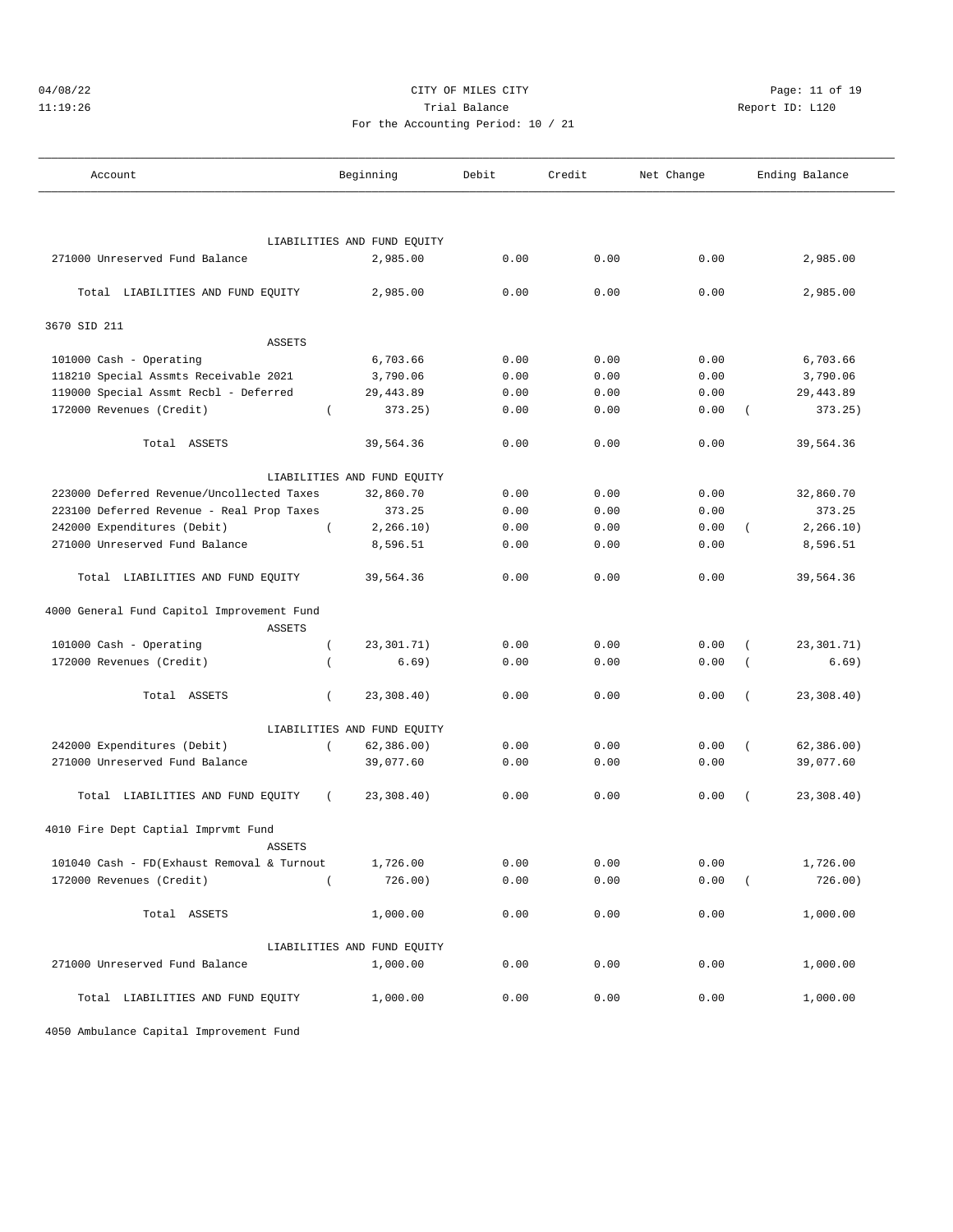## $04/08/22$ <br>  $04/08/22$ <br>  $04/08/22$ <br>  $04/08/22$ <br>  $04/08/22$ <br>  $04/08/22$ <br>  $04/08/22$ <br>  $04/08/22$ <br>  $04/08/22$ <br>  $04/08/22$ 11:19:26 **Trial Balance Trial Balance Report ID:** L120 For the Accounting Period: 10 / 21

| Account | Beginning | Debit | Credit | Change:<br>7.T n<br>17 C C | 2nna<br>Ending<br>parance - |  |
|---------|-----------|-------|--------|----------------------------|-----------------------------|--|

| Account                                      | Beginning                   | Debit      | Credit       | Net Change  | Ending Balance          |
|----------------------------------------------|-----------------------------|------------|--------------|-------------|-------------------------|
| ASSETS                                       |                             |            |              |             |                         |
| 101000 Cash - Operating                      | 14,479.06                   | 0.00       | 0.00         | 0.00        | 14,479.06               |
|                                              |                             |            |              |             |                         |
| Total ASSETS                                 | 14,479.06                   | 0.00       | 0.00         | 0.00        | 14,479.06               |
|                                              |                             |            |              |             |                         |
|                                              | LIABILITIES AND FUND EQUITY |            |              |             |                         |
| 271000 Unreserved Fund Balance               | 14,479.06                   | 0.00       | 0.00         | 0.00        | 14,479.06               |
| Total LIABILITIES AND FUND EQUITY            | 14,479.06                   | 0.00       | 0.00         | 0.00        | 14,479.06               |
|                                              |                             |            |              |             |                         |
| 4060 CAPITAL IMPROV-PUBLIC WORKS             |                             |            |              |             |                         |
| ASSETS                                       |                             |            |              |             |                         |
| 101000 Cash - Operating                      | 107,070.41                  | 300.00     | 0.00         | 300.00      | 107,370.41              |
| 122000 Accounts Receivable                   | 10,800.00                   | 150.00     | 150.00       | 0.00        | 10,800.00               |
| 172000 Revenues (Credit)                     | 11,605.24)                  | 0.00       | $300.00$ (   | $300.00)$ ( | 11,905.24)              |
|                                              |                             |            |              |             |                         |
| Total ASSETS                                 | 106,265.17                  | 450.00     | 450.00       | 0.00        | 106,265.17              |
|                                              | LIABILITIES AND FUND EQUITY |            |              |             |                         |
| 271000 Unreserved Fund Balance               | 106,265.17                  | 0.00       | 0.00         | 0.00        | 106,265.17              |
|                                              |                             |            |              |             |                         |
| Total LIABILITIES AND FUND EQUITY            | 106,265.17                  | 0.00       | 0.00         | 0.00        | 106,265.17              |
|                                              |                             |            |              |             |                         |
| 5210 WATER UTILITY                           |                             |            |              |             |                         |
| ASSETS                                       |                             |            |              |             |                         |
| 101000 Cash - Operating                      | 1,987,645.97                | 241,546.05 | 130,716.15   | 110,829.90  | 2,098,475.87            |
| 101008 RSVP- Custer Excess<br>$\left($       | 40.47)                      | 40.47      | 0.00         | 40.47       | 0.00                    |
| 101010 Deposit Cash                          | 113,850.00                  | 3,600.00   | 1,500.00     | 2,100.00    | 115,950.00              |
| 102113 Cash - NE Water Line Proj             | 764,994.48                  | 0.00       | 0.00         | 0.00        | 764,994.48              |
| 102240 Cash - Replacement & Depreciation     | 1,489,589.35                | 0.00       | 0.00         | 0.00        | 1,489,589.35            |
| 102250 Cash - System Devlopment Fees         | 321,824.92                  | 1,200.00   | 0.00         | 1,200.00    | 323,024.92              |
| 102270 Cash - Curb Stop Replacement Fee      | 430,891.56                  | 3,681.65   | 1.00         | 3,680.65    | 434,572.21              |
| 102312 RevBnd/CurYearDebt-DNRC/CarbonTank    | 34,623.75                   | 11,541.25  | 0.00         | 11,541.25   | 46,165.00               |
| 102313 RevBnd/CurYearDebt-DNRC/NE WtrLine    | 35, 427. 47                 | 11,809.17  | 0.00         | 11,809.17   | 47,236.64               |
| 102315 RevBnd/CurYearDebt-ARRA/NE Water Li   | 4,763.38                    | 1,587.81   | 0.00         | 1,587.81    | 6,351.19                |
| 102322 RevBnd/Reserve-DNRC/CarbonTank        | 153,009.00                  | 0.00       | 0.00         | 0.00        | 153,009.00              |
| 102323 RevBnd/Reserve-DNRC/NE WtrLine        | 128,653.00                  | 0.00       | 0.00         | 0.00        | 128,653.00              |
| 102325 RevBnd/Reserve-ARRA B-NE Waterline    | 18,245.00                   | 0.00       | 0.00         | 0.00        | 18,245.00               |
| 103000 Petty Cash                            | 330.00                      | 0.00       | 0.00         | 0.00        | 330.00                  |
| 122000 Accounts Receivable                   | 235, 196. 76                | 202,168.15 | 228,622.41 ( | 26, 454.26) | 208,742.50              |
| 122020 Accounts Receivable-\$2.00 State Ass( | 12.00)                      | 0.00       | 0.00         | 0.00        | 12.00)<br>$\left($      |
| 131000 Interfund Receivable (Short Term)     | 200,000.00                  | 0.00       | 0.00         | 0.00        | 200,000.00              |
| 162000 Deferred outflows-GASB68              | 162,929.00                  | 0.00       | 0.00         | 0.00        | 162,929.00              |
| 172000 Revenues (Credit)<br>$\overline{(\ }$ | 788,666.89)                 | 1,707.63   | 196,748.61 ( | 195,040.98) | 983,707.87)<br>$\left($ |
| 181000 Land                                  | 41,844.00                   | 0.00       | 0.00         | 0.00        | 41,844.00               |
| 182000 Buildings                             | 22,997.00                   | 0.00       | 0.00         | 0.00        | 22,997.00               |
| 182100 Allowance for Depr - Buildings (Cre(  | 22,997.00)                  | 0.00       | 0.00         | 0.00        | 22,997.00)<br>$\left($  |
| 186000 Machinery and Equipment               | 752,520.36                  | 0.00       | 0.00         | 0.00        | 752,520.36              |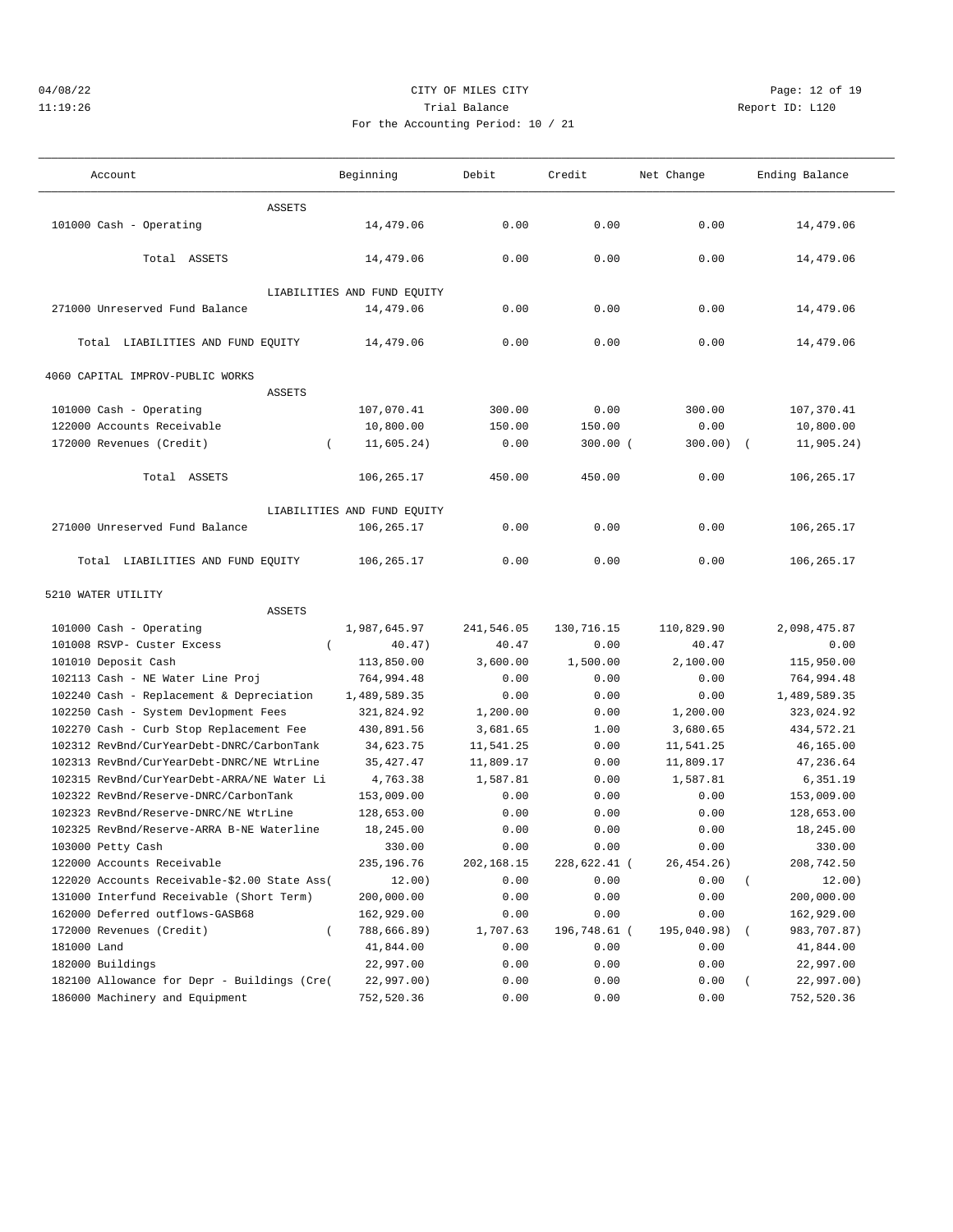## 04/08/22 Page: 13 of 19 11:19:26 Trial Balance Report ID: L120 For the Accounting Period: 10 / 21

| Account                                             | Beginning                   | Debit      | Credit       | Net Change  |          | Ending Balance  |
|-----------------------------------------------------|-----------------------------|------------|--------------|-------------|----------|-----------------|
| 186100 Allowance for Depr - Machinery & Eq(         | 373,105.00)                 | 0.00       | 0.00         | 0.00        | $\left($ | 373,105.00)     |
| 188000 Const. Work in Progress-NE Wtr Line          | 105,690.45                  | 0.00       | 0.00         | 0.00        |          | 105,690.45      |
| 189100 Source of Supply                             | 3,542,842.49                | 0.00       | 0.00         | 0.00        |          | 3,542,842.49    |
| 189110 Allowance for Depreciation - Source(         | 916, 152, 00)               | 0.00       | 0.00         | 0.00        | $\left($ | 916, 152.00)    |
| 189300 Treatment Plant                              | 3,752,487.07                | 0.00       | 0.00         | 0.00        |          | 3,752,487.07    |
| 189310 Allowance for Depr - Treatment Plan(         | 2,184,998.00)               | 0.00       | 0.00         | 0.00        | $\left($ | 2,184,998.00    |
| 189400 Transmission & Distribution                  | 16,396,939.19               | 0.00       | 0.00         | 0.00        |          | 16,396,939.19   |
| 189410 Allowance for Depr - Trans & Distri(         | 5,034,306.00)               | 0.00       | 0.00         | 0.00        | $\left($ | 5,034,306.00)   |
| Total ASSETS                                        | 21, 377, 016.84             | 478,882.18 | 557,588.17 ( | 78,705.99)  |          | 21, 298, 310.85 |
|                                                     | LIABILITIES AND FUND EQUITY |            |              |             |          |                 |
| 202000 Accounts Payable<br>$\left($                 | 0.27)                       | 33, 392.89 | 33, 392.89   | 0.00        | $\left($ | 0.27)           |
| 214000 Deposits Payable                             | 111,800.00                  | 1,500.00   | 3,600.00     | 2,100.00    |          | 113,900.00      |
| 214010 Refunds Payable                              | 95.06                       | 478.43     | 132.56 (     | 345.87)     | $\left($ | 250.81)         |
| 223899 Deferred inflows-GASB 68                     | 74,271.00                   | 0.00       | 0.00         | 0.00        |          | 74,271.00       |
| 231000 BONDS PAYABLE                                | 3,784,000.00                | 0.00       | 0.00         | 0.00        |          | 3,784,000.00    |
| 237000 Net Pension liability-GASB 68                | 715,179.00                  | 0.00       | 0.00         | 0.00        |          | 715,179.00      |
| 238000 Other Post Employment Benefits               | 144,330.00                  | 0.00       | 0.00         | 0.00        |          | 144,330.00      |
| 239000 Compensated Absences Payable                 | 103,068.00                  | 0.00       | 0.00         | 0.00        |          | 103,068.00      |
| 242000 Expenditures (Debit)<br>$\left($             | 379, 356.51)                | 97,497.29  | 17,037.17 (  | 80,460.12)  |          | 459,816.63)     |
| 250300 Reserve Revenue Bond - Current Debt          | 323, 303.85                 | 0.00       | 0.00         | 0.00        |          | 323, 303.85     |
| 250500 Reserve - System Dev Fees                    | 171,098.25                  | 0.00       | 0.00         | 0.00        |          | 171,098.25      |
| 250600 Reserve for Replacement & Depreciat          | 1,351,889.30                | 0.00       | 0.00         | 0.00        |          | 1,351,889.30    |
| 271000 Unreserved Fund Balance                      | 518, 467.93)                | 0.00       | 0.00         | 0.00        |          | 518,467.93)     |
| 272000 Unreserved Retained Earnings                 | 15,495,807.09               | 0.00       | 0.00         | 0.00        |          | 15, 495, 807.09 |
| Total LIABILITIES AND FUND EQUITY                   | 21, 377, 016.84             | 132,868.61 | 54,162.62 (  | 78,705.99)  |          | 21,298,310.85   |
| 5310 SEWER UTILITY                                  |                             |            |              |             |          |                 |
| ASSETS                                              |                             |            |              |             |          |                 |
| 101000 Cash - Operating                             | 3, 417, 193.37              | 181,842.66 | 120,844.08   | 60,998.58   |          | 3, 478, 191.95  |
| 102240 Cash - Replacement & Depreciation            | 195,098.39                  | 0.00       | 0.00         | 0.00        |          | 195,098.39      |
| 102250 Cash - System Devlopment Fees                | 152,040.91                  | 0.00       | 0.00         | 0.00        |          | 152,040.91      |
| 102279 WWtr Treatment Plant-Phase II Const          | 661,857.76                  | 0.00       | 0.00         | 0.00        |          | 661,857.76      |
| 102316 RevBnd/CurYearDebt-Phase 1 Haynes L          | 25, 165.03                  | 8,388.33   | 0.00         | 8,388.33    |          | 33,553.36       |
| 102317 RevBnd/CurYearDebt-WWTP Phase II<br>$\left($ | 98,985.79)                  | 32,943.75  | 0.00         | 32,943.75   |          | 66,042.04)      |
| 102390 REV BOND/RESERVE-Sewer Phase 1               | 101,735.00                  | 0.00       | 0.00         | 0.00        |          | 101,735.00      |
| 102396 REV BOND/RESERVE-SEWER PHASE II              | 201, 275.00                 | 0.00       | 0.00         | 0.00        |          | 201,275.00      |
| 122000 Accounts Receivable                          | 194,919.47                  | 169,815.29 | 169,284.67   | 530.62      |          | 195,450.09      |
| 162000 Deferred outflows-GASB68                     | 132,423.00                  | 0.00       | 0.00         | 0.00        |          | 132,423.00      |
| 172000 Revenues (Credit)                            | 524,286.79)                 | 56.32      | 171,034.55 ( | 170,978.23) |          | 695,265.02)     |
| 181000 Land                                         | 2.00                        | 0.00       | 0.00         | 0.00        |          | 2.00            |
| 186000 Machinery and Equipment                      | 985,994.70                  | 0.00       | 0.00         | 0.00        |          | 985,994.70      |
| 186100 Allowance for Depr - Machinery & Eq(         | 595,207.00)                 | 0.00       | 0.00         | 0.00        | $\left($ | 595,207.00)     |
| 188000 Const. Work in Progress-NE Wtr Line          | 42,504.90                   | 0.00       | 0.00         | 0.00        |          | 42,504.90       |
| 189300 Treatment Plant                              | 11,906,458.06               | 0.00       | 0.00         | 0.00        |          | 11,906,458.06   |
| 189310 Allowance for Depr - Treatment Plan(         | 2,057,719.00)               | 0.00       | 0.00         | 0.00        |          | 2,057,719.00)   |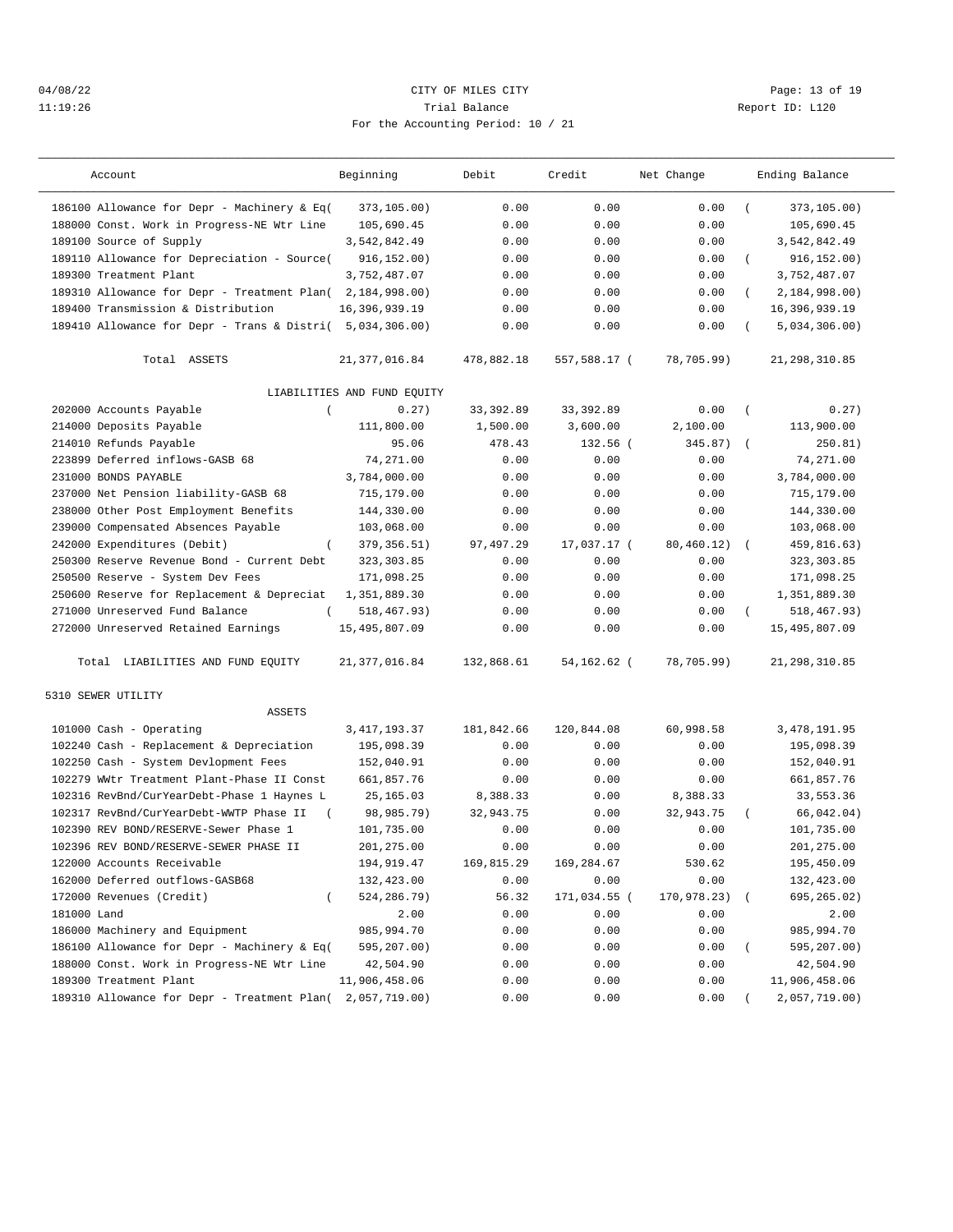## 04/08/22 Page: 14 of 19 11:19:26 Trial Balance Report ID: L120 For the Accounting Period: 10 / 21

| Account                                                   | Beginning                   | Debit      | Credit        | Net Change  |                  | Ending Balance |
|-----------------------------------------------------------|-----------------------------|------------|---------------|-------------|------------------|----------------|
| 189400 Transmission & Distribution                        | 4,594,921.03                | 0.00       | 0.00          | 0.00        |                  | 4,594,921.03   |
| 189410 Allowance for Depr - Trans & Distri( 1,899,158.00) |                             | 0.00       | 0.00          | 0.00        |                  | 1,899,158.00)  |
| Total ASSETS                                              | 17,436,232.04               | 393,046.35 | 461,163.30 (  | 68,116.95)  |                  | 17,368,115.09  |
|                                                           | LIABILITIES AND FUND EQUITY |            |               |             |                  |                |
| 202000 Accounts Payable                                   | 0.00                        | 27,189.46  | 27,189.46     | 0.00        |                  | 0.00           |
| 214010 Refunds Payable<br>$\overline{ }$                  | 95.06)                      | 0.00       | 0.00          | 0.00        |                  | 95.06)         |
| 223899 Deferred inflows-GASB 68                           | 60,365.00                   | 0.00       | 0.00          | 0.00        |                  | 60,365.00      |
| 231300 Bonds Pay 1979 Issue                               | 940,000.00                  | 0.00       | 0.00          | 0.00        |                  | 940,000.00     |
| 231301 WWTP #2 Bonds Pay                                  | 4,921,000.00                | 0.00       | 0.00          | 0.00        |                  | 4,921,000.00   |
| 237000 Net Pension liability-GASB 68                      | 581,270.00                  | 0.00       | 0.00          | 0.00        |                  | 581,270.00     |
| 238000 Other Post Employment Benefits                     | 108,247.00                  | 0.00       | 0.00          | 0.00        |                  | 108,247.00     |
| 239000 Compensated Absences Payable                       | 78,980.00                   | 0.00       | 0.00          | 0.00        |                  | 78,980.00      |
| 242000 Expenditures (Debit)<br>$\left($                   | 357,724.12)                 | 79,475.14  | $11,358.19$ ( | 68,116.95)  | $\left($         | 425,841.07)    |
| 250500 Reserve - System Dev Fees                          | 82,925.91                   | 0.00       | 0.00          | 0.00        |                  | 82,925.91      |
| 250600 Reserve for Replacement & Depreciat                | 1,666,491.83                | 0.00       | 0.00          | 0.00        |                  | 1,666,491.83   |
| 271000 Unreserved Fund Balance                            | 394,844.93)                 | 0.00       | 0.00          | 0.00        |                  | 394,844.93)    |
| 272000 Unreserved Retained Earnings                       | 9,749,616.41                | 0.00       | 0.00          | 0.00        |                  | 9,749,616.41   |
| Total LIABILITIES AND FUND EQUITY                         | 17,436,232.04               | 106,664.60 | 38,547.65 (   | 68,116.95)  |                  | 17,368,115.09  |
| 5510 AMBULANCE FUND                                       |                             |            |               |             |                  |                |
| <b>ASSETS</b>                                             |                             |            |               |             |                  |                |
| 101000 Cash - Operating                                   | 6,456.15                    | 67,842.53  | 118,310.13 (  | 50, 467.60) | $\sqrt{2}$       | 44,011.45)     |
| 113216 Tax Receivables real-2016                          | 2.23)                       | 0.00       | 0.00          | 0.00        | $\overline{(\ }$ | 2.23)          |
| 113217 Tax receivables real-2017<br>$\overline{ }$        | 7.27)                       | 0.00       | $1.35$ (      | 1.35)       | $\overline{ }$   | 8.62)          |
| 113218 Tax Receivables real-2018                          | 21.26                       | 0.00       | $2.69$ (      | 2.69)       |                  | 18.57          |
| 113219 Tax receivables Real-2019                          | 19.27                       | 0.00       | $0.56$ (      | 0.56)       |                  | 18.71          |
| 113220 Tax receivables Real-2020                          | 41.74                       | 0.00       | 340.03 (      | 340.03)     | $\left($         | 298.29)        |
| 115217 Tax receivable personal-2017<br>$\overline{(\ }$   | 0.06)                       | 0.00       | 0.00          | 0.00        |                  | 0.06)          |
| 115218 Tax Receivable Personal-2018<br>$\overline{(\ }$   | 0.05)                       | 0.00       | 0.00          | 0.00        | $\overline{ }$   | 0.05)          |
| 115219 Tax Receivable Personal-2019                       | 0.02                        | 0.00       | 0.00          | 0.00        |                  | 0.02           |
| 115221 Tax Receivable Personal-2021                       | 8.21                        | 0.00       | 0.00          | 0.00        |                  | 8.21           |
| 122000 Accounts Receivable                                | 445,181.50                  | 159,635.80 | 113,047.57    | 46,588.23   |                  | 491,769.73     |
| 122100 Acct Receivable<br>$\left($                        | 226, 114.81)                | 0.00       | 0.00          | 0.00        | $\overline{(\ }$ | 226, 114.81)   |
| 162000 Deferred outflows-GASB68                           | 160,860.00                  | 0.00       | 0.00          | 0.00        |                  | 160,860.00     |
| 172000 Revenues (Credit)                                  | 261,286.50)                 | 40.50      | 160,344.79 (  | 160.304.29  |                  | 421,590.79)    |
| 186000 Machinery and Equipment                            | 1,052,480.52                | 0.00       | 0.00          | 0.00        |                  | 1,052,480.52   |
| 186100 Allowance for Depr - Machinery & Eq(               | 425,843.00)                 | 0.00       | 0.00          | 0.00        | $\left($         | 425,843.00)    |
|                                                           |                             |            |               |             |                  |                |
| Total ASSETS                                              | 751,814.75                  | 227,518.83 | 392,047.12 (  | 164,528.29) |                  | 587,286.46     |
|                                                           | LIABILITIES AND FUND EQUITY |            |               |             |                  |                |
| 202000 Accounts Payable                                   | 0.00                        | 66,554.86  | 66,554.86     | 0.00        |                  | 0.00           |
| 223100 Deferred Revenue - Real Prop Taxes (               | 118.79)                     | 344.63     | 0.00(         | 344.63) (   |                  | 463.42)        |
| 223200 Deferred Revenue - Pers Prop Taxes (               | 26.46)                      | 0.00       | 0.00          | 0.00        |                  | 26.46)         |
| 223899 Deferred inflows-GASB 68                           | 1,467.00                    | 0.00       | 0.00          | 0.00        |                  | 1,467.00       |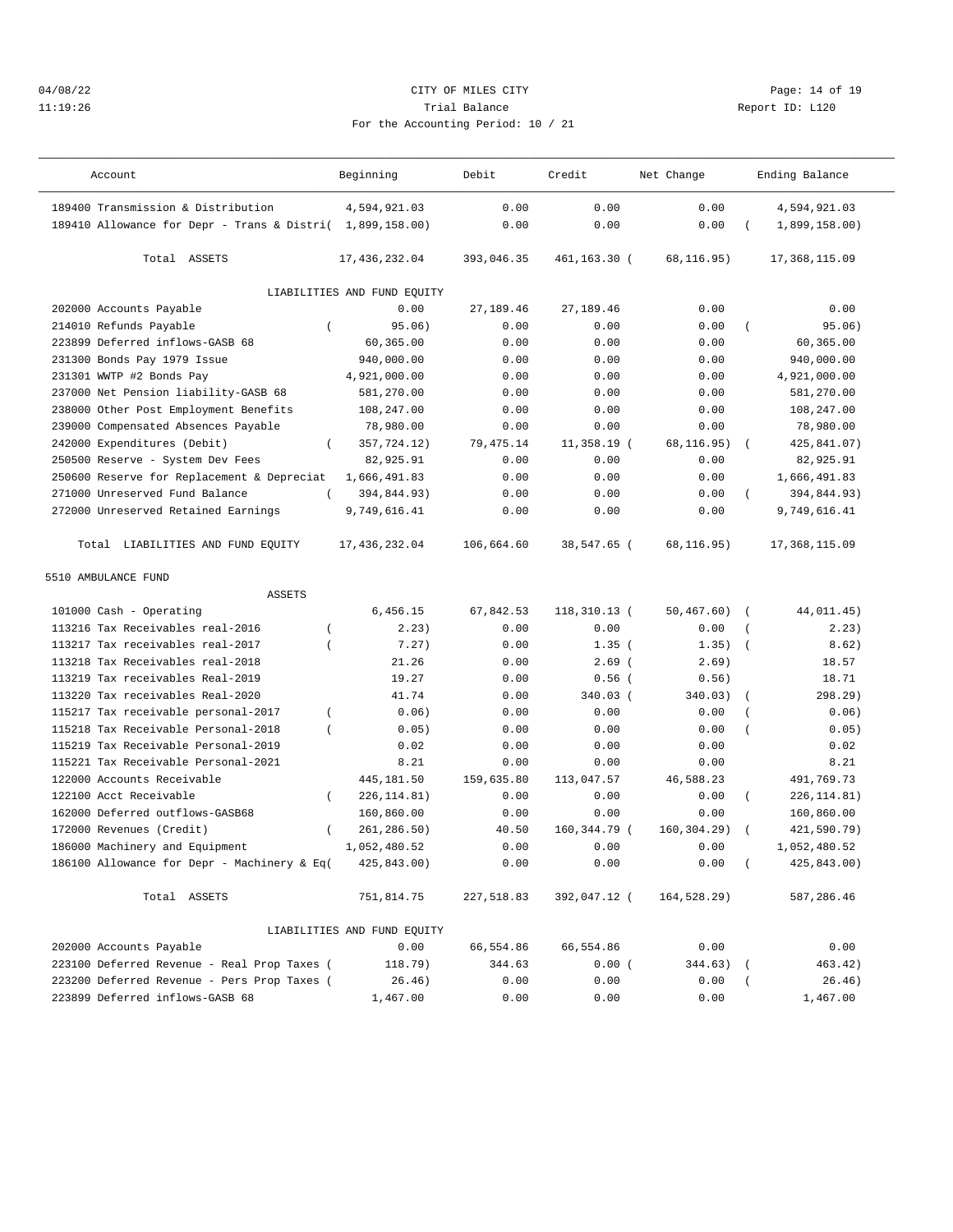## 04/08/22 CITY OF MILES CITY Page: 15 of 19 11:19:26 Trial Balance Report ID: L120 For the Accounting Period: 10 / 21

| Account                                            | Beginning                   | Debit       | Credit       | Net Change    |                | Ending Balance |
|----------------------------------------------------|-----------------------------|-------------|--------------|---------------|----------------|----------------|
| 235000 CONTRACTS/NOTES/LOANS PAYABLE<br>$\left($   | 0.01)                       | 0.00        | 0.00         | 0.00          | $\sqrt{ }$     | 0.01)          |
| 237000 Net Pension liability-GASB 68               | 281,739.00                  | 0.00        | 0.00         | 0.00          |                | 281,739.00     |
| 238000 Other Post Employment Benefits              | 72,165.00                   | 0.00        | 0.00         | 0.00          |                | 72,165.00      |
| 239000 Compensated Absences Payable                | 65,171.00                   | 0.00        | 0.00         | 0.00          |                | 65,171.00      |
| 242000 Expenditures (Debit)<br>$\left($            | 279,025.24)                 | 164, 183.66 | 0.00(        | 164, 183. 66) | $\left($       | 443,208.90)    |
| 271000 Unreserved Fund Balance<br>$\left($         | 133,778.00)                 | 0.00        | 0.00         | 0.00          | $\left($       | 133,778.00)    |
| 272000 Unreserved Retained Earnings                | 744, 221.25                 | 0.00        | 0.00         | 0.00          |                | 744, 221.25    |
| Total LIABILITIES AND FUND EQUITY                  | 751,814.75                  | 231,083.15  | 66,554.86 (  | 164,528.29)   |                | 587,286.46     |
| 5610 AIRPORT OPERATING                             |                             |             |              |               |                |                |
| <b>ASSETS</b>                                      |                             |             |              |               |                |                |
| 101000 Cash - Operating                            | 340,936.78                  | 340,941.18  | 391,210.49 ( | 50, 269.31)   |                | 290,667.47     |
| 102117 Airport Improvement                         | 105,064.80                  | 0.00        | 25,293.06 (  | 25, 293.06)   |                | 79, 771.74     |
| 102230 Cash - Surplus/Credit Card Acct             | 28, 205.92                  | 11,554.95   | 11,559.09 (  | 4.14)         |                | 28, 201.78     |
| 103000 Petty Cash                                  | 100.00                      | 0.00        | 0.00         | 0.00          |                | 100.00         |
| 113216 Tax Receivables real-2016<br>$\overline{ }$ | 3.36)                       | 0.00        | 0.00         | 0.00          |                | 3.36)          |
| 113217 Tax receivables real-2017                   | 10.91)                      | 0.00        | $2.02$ (     | 2.02)         | $\sqrt{ }$     | 12.93)         |
| 113218 Tax Receivables real-2018                   | 31.90                       | 0.00        | $4.04$ (     | 4.04)         |                | 27.86          |
| 113219 Tax receivables Real-2019                   | 28.91                       | 0.00        | $0.84$ $($   | 0.84)         |                | 28.07          |
| 113220 Tax receivables Real-2020                   | 62.64                       | 0.00        | $510.14$ (   | 510.14)       | $\left($       | 447.50)        |
| 115217 Tax receivable personal-2017<br>$\left($    | 0.08)                       | 0.00        | 0.00         | 0.00          |                | 0.08)          |
| 115218 Tax Receivable Personal-2018<br>$\left($    | 0.08)                       | 0.00        | 0.00         | 0.00          | $\overline{ }$ | 0.08)          |
| 115219 Tax Receivable Personal-2019                | 0.02                        | 0.00        | 0.00         | 0.00          |                | 0.02           |
| 115220 Tax Receivable Personal-2020                | 0.03                        | 0.00        | 0.00         | 0.00          |                | 0.03           |
| 115221 Tax Receivable Personal-2021                | 12.30                       | 0.00        | 0.00         | 0.00          |                | 12.30          |
| 132000 Due From Government (Short Term)            | 15,966.04                   | 0.00        | 0.00         | 0.00          |                | 15,966.04      |
| 141000 Prepaid Expense                             | 5,917.00                    | 0.00        | 0.00         | 0.00          |                | 5,917.00       |
| 162000 Deferred outflows-GASB68                    | 31,614.00                   | 0.00        | 0.00         | 0.00          |                | 31,614.00      |
| 172000 Revenues (Credit)<br>$\left($               | 1,294,683.60)               | 60.00       | 340,997.04 ( | 340,937.04)   | $\sqrt{2}$     | 1,635,620.64)  |
| 181000 Land                                        | 19,978.00                   | 0.00        | 0.00         | 0.00          |                | 19,978.00      |
| 182000 Buildings                                   | 779,684.50                  | 0.00        | 0.00         | 0.00          |                | 779,684.50     |
| 182100 Allowance for Depr - Buildings (Cre(        | 413,042.00)                 | 0.00        | 0.00         | 0.00          | $\left($       | 413,042.00)    |
| 184000 Improvements Other Than Buildings           | 13,017,833.11               | 0.00        | 0.00         | 0.00          |                | 13,017,833.11  |
| 184100 Allowance for Depr - Imp Other Than(        | 3,992,939.00)               | 0.00        | 0.00         | 0.00          |                | 3,992,939.00)  |
| 186000 Machinery and Equipment                     | 1,283,230.58                | 0.00        | 0.00         | 0.00          |                | 1,283,230.58   |
| 186100 Allowance for Depr - Machinery & Eq(        | 607,782.00)                 | 0.00        | 0.00         | 0.00          | $\left($       | 607,782.00     |
| 188000 Const. Work in Progress-NE Wtr Line         | 1, 173, 327.96              | 0.00        | 0.00         | 0.00          |                | 1,173,327.96   |
| Total ASSETS                                       | 10, 493, 533.46             | 352,556.13  | 769,576.72 ( | 417,020.59)   |                | 10,076,512.87  |
|                                                    | LIABILITIES AND FUND EQUITY |             |              |               |                |                |
| 202000 Accounts Payable                            | 0.00                        | 402,055.97  | 402,055.97   | 0.00          |                | 0.00           |
| 223100 Deferred Revenue - Real Prop Taxes (        | 178.22)                     | 517.04      | 0.00(        | 517.04)       |                | 695.26)        |
| 223200 Deferred Revenue - Pers Prop Taxes (        | 39.70)                      | 0.00        | 0.00         | 0.00          |                | 39.70)         |
| 223899 Deferred inflows-GASB 68                    | 14,411.00                   | 0.00        | 0.00         | 0.00          |                | 14,411.00      |
| 235160 LTrm Pay/MT Aeronautics (2)                 | 81,312.00                   | 0.00        | 0.00         | 0.00          |                | 81,312.00      |
| 237000 Net Pension liability-GASB 68               | 138,772.00                  | 0.00        | 0.00         | 0.00          |                | 138,772.00     |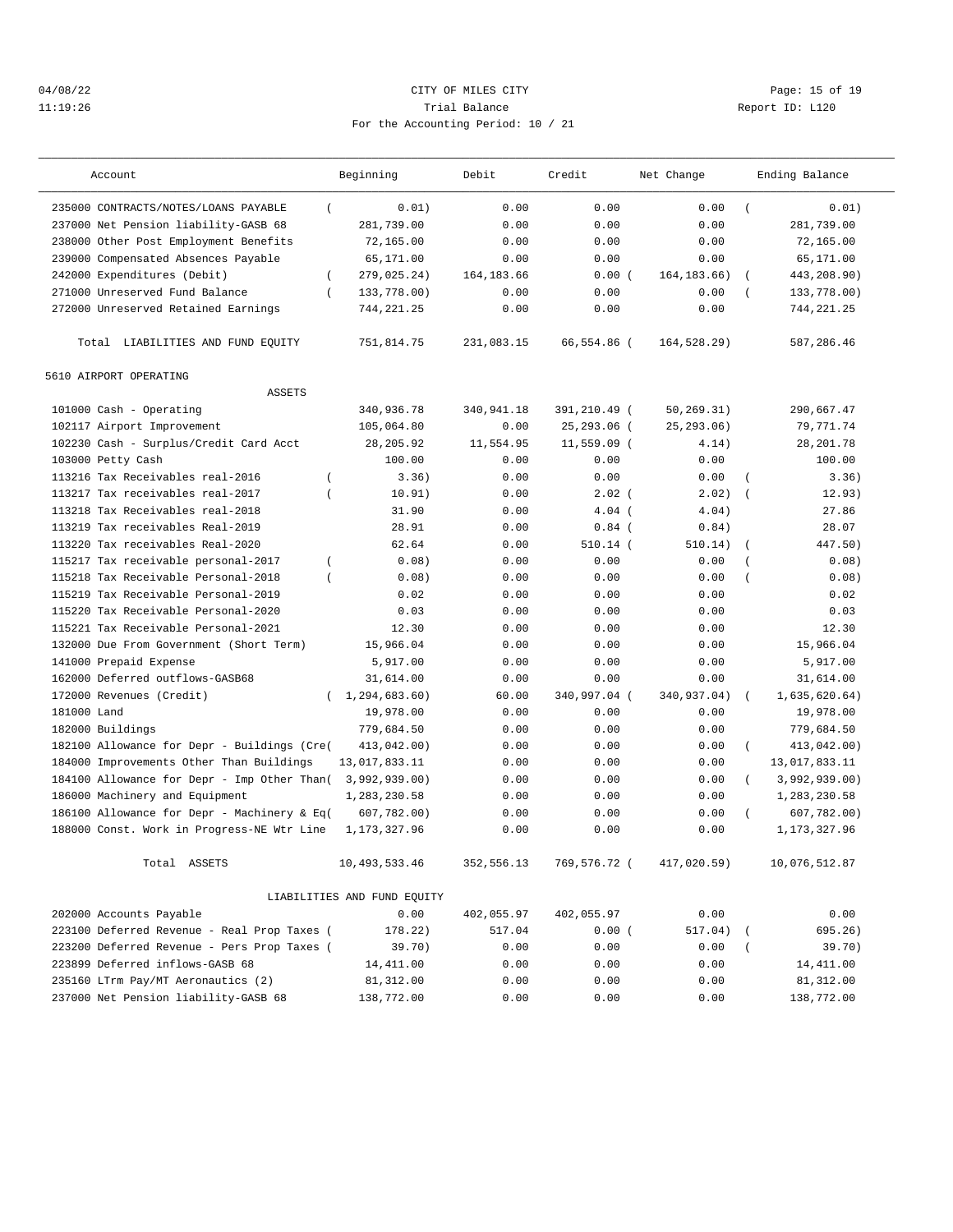## 04/08/22 CITY OF MILES CITY Page: 16 of 19 11:19:26 Report ID: L120 For the Accounting Period: 10 / 21

| Account                                    | Beginning                   | Debit      | Credit       | Net Change    | Ending Balance         |
|--------------------------------------------|-----------------------------|------------|--------------|---------------|------------------------|
| 238000 Other Post Employment Benefits      | 24,055.00                   | 0.00       | 0.00         | 0.00          | 24,055.00              |
| 239000 Compensated Absences Payable        | 13,782.00                   | 0.00       | 0.00         | 0.00          | 13,782.00              |
| 242000 Expenditures (Debit)                | (1, 203, 546.00)            | 416,503.55 | 0.00(        | 416,503.55)   | 1,620,049.55)          |
| 250600 Reserve for Replacement & Depreciat | 18,913.67                   | 0.00       | 0.00         | 0.00          | 18,913.67              |
| 271000 Unreserved Fund Balance             | 90, 992.00)                 | 0.00       | 0.00         | 0.00          | 90,992.00)             |
| 272000 Unreserved Retained Earnings        | 11, 497, 043.71             | 0.00       | 0.00         | 0.00          | 11, 497, 043.71        |
| Total LIABILITIES AND FUND EQUITY          | 10, 493, 533.46             | 819,076.56 | 402,055.97 ( | 417,020.59)   | 10,076,512.87          |
| 6040 PUBLIC WORKS                          |                             |            |              |               |                        |
| <b>ASSETS</b>                              |                             |            |              |               |                        |
| 101000 Cash - Operating                    | 120,797.56                  | 4,000.00   | 29,819.41 (  | 25, 819.41)   | 94, 978. 15            |
| 172000 Revenues (Credit)<br>$\left($       | 48,630.00)                  | 0.00       | $4,000.00$ ( | $4,000.00)$ ( | 52,630.00)             |
| Total ASSETS                               | 72,167.56                   | 4,000.00   | 33,819.41 (  | 29,819.41)    | 42,348.15              |
|                                            | LIABILITIES AND FUND EQUITY |            |              |               |                        |
| 202000 Accounts Payable                    | 0.00                        | 1,185.32   | 1,185.32     | 0.00          | 0.00                   |
| 239000 Compensated Absences Payable        | 4,945.00                    | 0.00       | 0.00         | 0.00          | 4,945.00               |
| 242000 Expenditures (Debit)<br>$\left($    | 24,811.89)                  | 29,819.41  | 0.00(        | 29,819.41)    | 54,631.30)<br>$\left($ |
| 271000 Unreserved Fund Balance<br>$\left($ | 4,701.00)                   | 0.00       | 0.00         | 0.00          | 4,701.00)              |
| 272000 Unreserved Retained Earnings        | 96,735.45                   | 0.00       | 0.00         | 0.00          | 96,735.45              |
| Total LIABILITIES AND FUND EQUITY          | 72,167.56                   | 31,004.73  | $1,185.32$ ( | 29,819.41)    | 42, 348.15             |
| 7370 TBID                                  |                             |            |              |               |                        |
| <b>ASSETS</b>                              |                             |            |              |               |                        |
| 101000 Cash - Operating                    | 0.00                        | 17,160.00  | 17,160.00    | 0.00          | 0.00                   |
| Total ASSETS                               | 0.00                        | 17,160.00  | 17,160.00    | 0.00          | 0.00                   |
|                                            | LIABILITIES AND FUND EQUITY |            |              |               |                        |
| 202000 Accounts Payable                    | 0.00                        | 17,160.00  | 17,160.00    | 0.00          | 0.00                   |
| 212500 Due to Others                       | 0.00                        | 17,160.00  | 17,160.00    | 0.00          | 0.00                   |
| Total LIABILITIES AND FUND EQUITY          | 0.00                        | 34,320.00  | 34,320.00    | 0.00          | 0.00                   |
| 7458 Court Technology Surcharge            |                             |            |              |               |                        |
|                                            |                             |            |              |               |                        |
|                                            | LIABILITIES AND FUND EQUITY |            |              |               |                        |
| 212000 Due to Government<br>$\sqrt{2}$     | 2,060.64)                   | 0.00       | 0.00         | 0.00          | 2,060.64)<br>$\left($  |
| 212200 Due to Federal, Soc Sec & Medicare  | 2,060.64                    | 0.00       | 0.00         | 0.00          | 2,060.64               |
| Total LIABILITIES AND FUND EQUITY          | 0.00                        | 0.00       | 0.00         | 0.00          | 0.00                   |
| 7467 Law Enforcement Academy Surcharge     |                             |            |              |               |                        |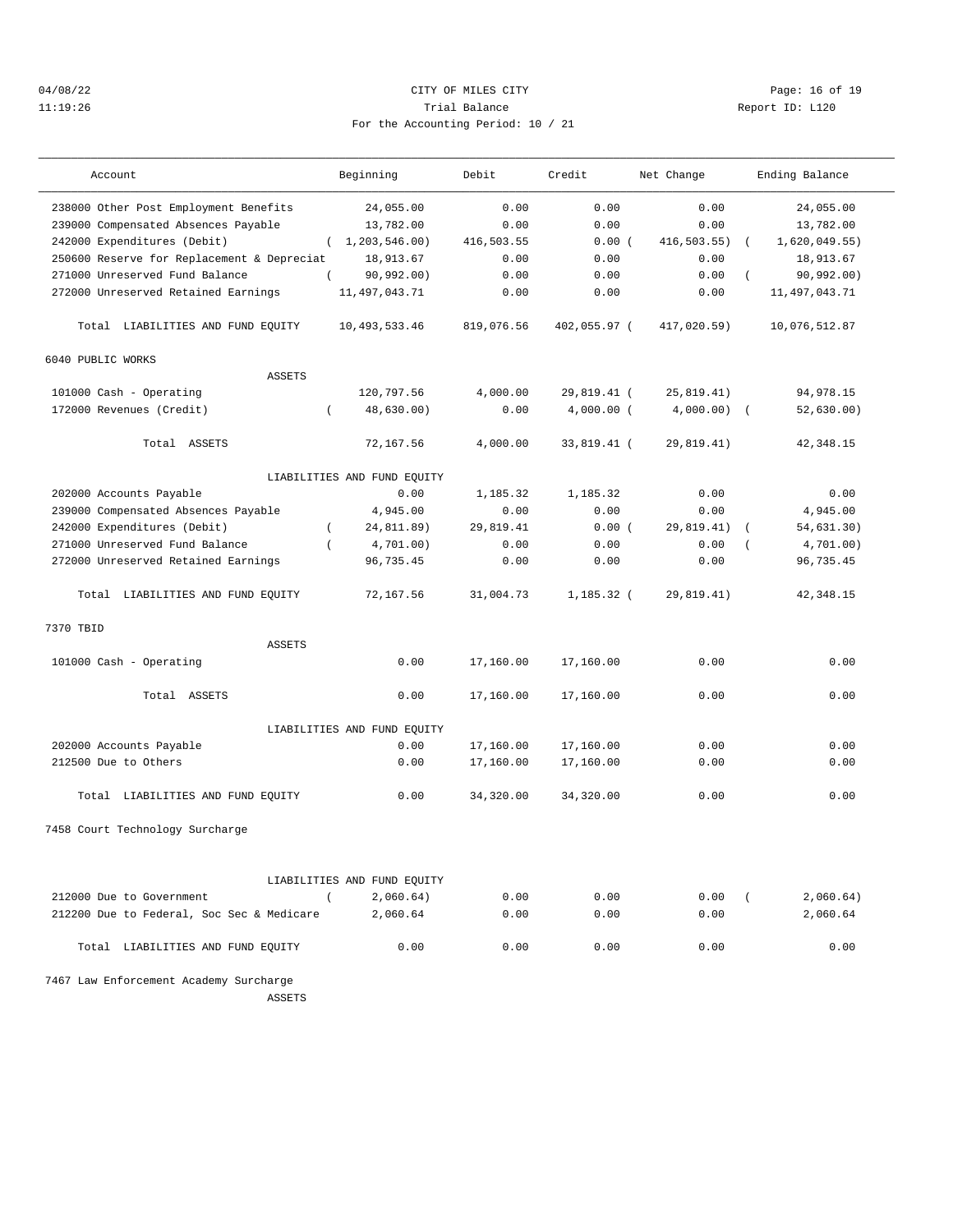## 04/08/22 Page: 17 of 19 11:19:26 Trial Balance Report ID: L120 For the Accounting Period: 10 / 21

———————————————————————————————————————————————————————————————————————————————————————————————————————————————————————————————————

| Account                                          | Beginning                   | Debit      | Credit                      | Net Change    | Ending Balance |
|--------------------------------------------------|-----------------------------|------------|-----------------------------|---------------|----------------|
| 101000 Cash - Operating                          | 0.00                        | 420.00     | 0.00                        | 420.00        | 420.00         |
| Total ASSETS                                     | 0.00                        | 420.00     | 0.00                        | 420.00        | 420.00         |
|                                                  | LIABILITIES AND FUND EQUITY |            |                             |               |                |
| 212200 Due to Federal, Soc Sec & Medicare        | 0.00                        | 0.00       | 420.00                      | 420.00        | 420.00         |
| Total LIABILITIES AND FUND EQUITY                | 0.00                        | 0.00       | 420.00                      | 420.00        | 420.00         |
| 7471 CIVIL LEGAL ASSIST/VICTIM DOM VIOLENCE PROG |                             |            |                             |               |                |
| <b>ASSETS</b><br>101000 Cash - Operating         | 0.00                        | 958.74     | 0.00                        | 958.74        | 958.74         |
| Total ASSETS                                     | 0.00                        | 958.74     | 0.00                        | 958.74        | 958.74         |
|                                                  | LIABILITIES AND FUND EQUITY |            |                             |               |                |
| 212500 Due to Others                             | 0.00                        | 0.00       | 958.74                      | 958.74        | 958.74         |
| Total LIABILITIES AND FUND EQUITY                | 0.00                        | 0.00       | 958.74                      | 958.74        | 958.74         |
| 7910 PAYROLL FUND                                |                             |            |                             |               |                |
| <b>ASSETS</b>                                    |                             |            |                             |               |                |
| 101000 Cash - Operating                          | 14,809.21                   | 519,554.20 | 509,890.91                  | 9,663.29      | 24, 472.50     |
| Total ASSETS                                     | 14,809.21                   | 519,554.20 | 509,890.91                  | 9,663.29      | 24, 472.50     |
|                                                  | LIABILITIES AND FUND EQUITY |            |                             |               |                |
| 201000 Warrants Payable                          | 10,987.11                   | 21,246.93  | 21,533.65                   | 286.72        | 11,273.83      |
| 212200 Due to Federal, Soc Sec & Medicare        | 0.00                        | 62,521.42  | 62,521.42                   | 0.00          | 0.00           |
| 212202 Due to State Unemployment                 | 0.27                        | 0.27       | 925.68                      | 925.41        | 925.68         |
| 212203 Due to Worker's Compensation              | 0.00                        | 0.00       | 11,561.21                   | 11,561.21     | 11,561.21      |
| 212204 Due to State Income Tax                   | 0.00                        | 15,677.00  | 15,677.00                   | 0.00          | 0.00           |
| 212205 Due to MPORS-GABA                         | 0.00                        | 17,089.83  | 17,089.83                   | 0.00          | 0.00           |
| 212207 Due to AFLAC, AFLAC PRETAX                | 0.00                        | 578.48     | 578.48                      | 0.00          | 0.00           |
| 212208 Due to Health Ins, Dental, Vision         | 2,172.03                    | 85,759.26  | 82,082.25 (                 | $3,677.01)$ ( | 1,504.98)      |
| 212209 Due to PERS Retirement                    | 0.00                        | 34,573.87  | 34,573.87                   | 0.00          | 0.00           |
| 212210 Due to FURS-GABA Retirement               | 1,649.80                    | 16,551.27  | 17, 118.23                  | 566.96        | 2,216.76       |
| Total LIABILITIES AND FUND EQUITY                | 14,809.21                   | 253,998.33 | 263,661.62                  | 9,663.29      | 24, 472.50     |
| 7930 CLAIMS FUND                                 |                             |            |                             |               |                |
| ASSETS                                           |                             |            |                             |               |                |
| 101000 Cash - Operating                          | 260,404.87                  |            | 1,393,868.38 1,445,765.82 ( | 51,897.44)    | 208,507.43     |
| Total ASSETS                                     | 260,404.87                  |            | 1,393,868.38 1,445,765.82 ( | 51,897.44)    | 208,507.43     |
|                                                  | LIABILITIES AND FUND EQUITY |            |                             |               |                |
| 201000 Warrants Payable                          | 260,404.87                  |            | 1,445,765.82 1,393,868.38 ( | 51,897.44)    | 208,507.43     |
| Total LIABILITIES AND FUND EQUITY                | 260,404.87                  |            | 1,445,765.82 1,393,868.38 ( | 51,897.44)    | 208,507.43     |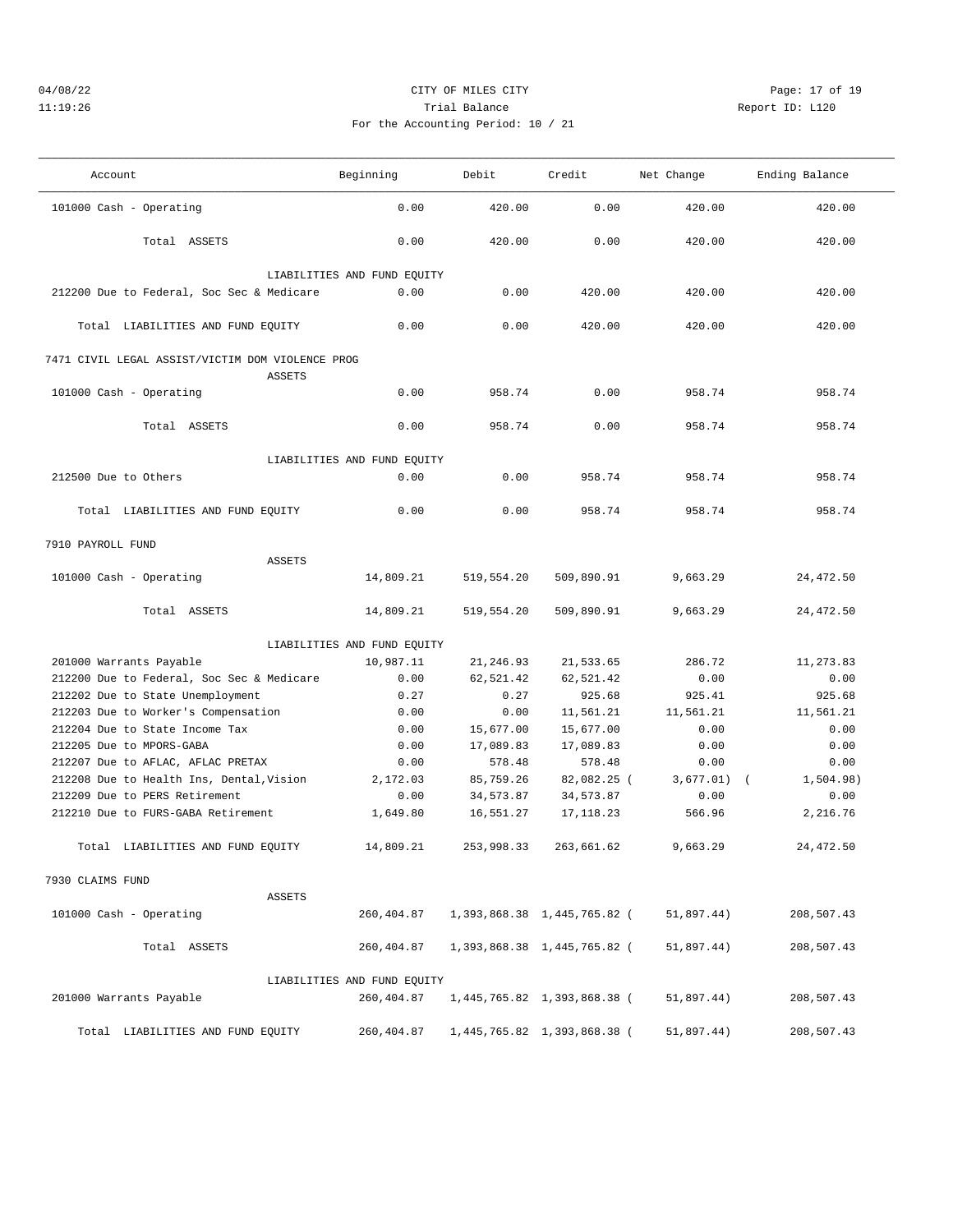## 04/08/22 Page: 18 of 19 11:19:26 Trial Balance Report ID: L120 For the Accounting Period: 10 / 21

| Account                                                      | Beginning                   | Debit     | Credit     | Net Change | Ending Balance   |
|--------------------------------------------------------------|-----------------------------|-----------|------------|------------|------------------|
|                                                              |                             |           |            |            |                  |
| 7980 CUSTER CO WATER & SEWER DISTRICT                        |                             |           |            |            |                  |
| <b>ASSETS</b>                                                |                             |           |            |            |                  |
| 101000 Cash - Operating                                      | 0.00                        | 17,630.51 | 17,630.51  | 0.00       | 0.00             |
| 122000 Accounts Receivable                                   | 19,955.39                   | 18,940.89 | 17,630.51  | 1,310.38   | 21,265.77        |
| Total ASSETS                                                 | 19,955.39                   | 36,571.40 | 35, 261.02 | 1,310.38   | 21,265.77        |
|                                                              | LIABILITIES AND FUND EQUITY |           |            |            |                  |
| 202000 Accounts Payable                                      | 0.00                        | 17,630.51 | 17,630.51  | 0.00       | 0.00             |
| 211020 Due to Custer Water & Sewer Dist                      | 19,955.39                   | 17,630.51 | 18,940.89  | 1,310.38   | 21, 265.77       |
| Total LIABILITIES AND FUND EQUITY                            | 19,955.39                   | 35,261.02 | 36,571.40  | 1,310.38   | 21,265.77        |
| 7981 Interest Clearing                                       |                             |           |            |            |                  |
| <b>ASSETS</b>                                                |                             |           |            |            |                  |
| 101000 Cash - Operating                                      | 0.00                        | 2,214.90  | 0.00       | 2,214.90   | 2,214.90         |
| Total ASSETS                                                 | 0.00                        | 2,214.90  | 0.00       | 2,214.90   | 2,214.90         |
|                                                              | LIABILITIES AND FUND EQUITY |           |            |            |                  |
| 212500 Due to Others                                         | 0.00                        | 0.00      | 2,214.90   | 2,214.90   | 2,214.90         |
| Total LIABILITIES AND FUND EQUITY                            | 0.00                        | 0.00      | 2,214.90   | 2,214.90   | 2,214.90         |
| 9000 GENERAL FIXED ASSETS GROUP OF ACCOUNTS FUND             |                             |           |            |            |                  |
| <b>ASSETS</b>                                                |                             |           |            |            |                  |
| 181000 Land                                                  | 526,599.00                  | 0.00      | 0.00       | 0.00       | 526,599.00       |
| 182000 Buildings                                             | 1,986,836.00                | 0.00      | 0.00       | 0.00       | 1,986,836.00     |
| 182100 Allowance for Depr - Buildings (Cre(                  | 684,991.00)                 | 0.00      | 0.00       | 0.00       | 684,991.00)      |
| 186000 Machinery and Equipment                               | 3,038,732.00                | 0.00      | 0.00       | 0.00       | 3,038,732.00     |
| 186100 Allowance for Depr - Machinery & Eq( 1,463,750.00)    |                             | 0.00      | 0.00       | 0.00       | 1,463,750.00)    |
| 187000 Infrastructure                                        | 33,670,108.00               | 0.00      | 0.00       | 0.00       | 33,670,108.00    |
| 187100 Allowance For Depreciation - Infras( 16,321,771.00)   |                             | 0.00      | 0.00       | 0.00       | 16, 321, 771.00) |
| Total ASSETS                                                 | 20, 751, 763.00             | 0.00      | 0.00       | 0.00       | 20, 751, 763.00  |
|                                                              | LIABILITIES AND FUND EQUITY |           |            |            |                  |
| 280000 INVESTMENT IN GENERAL FIXED ASSETS                    | 20, 751, 763.00             | 0.00      | 0.00       | 0.00       | 20,751,763.00    |
| Total LIABILITIES AND FUND EQUITY                            | 20,751,763.00               | 0.00      | 0.00       | 0.00       | 20,751,763.00    |
| 9500 GENERAL LONG-TERM DEBT GROUP OF ACCOUNTS FUND<br>ASSETS |                             |           |            |            |                  |
| 174300 Amount to be Provided-Comp Absences                   | 408,602.50                  | 0.00      | 0.00       | 0.00       | 408,602.50       |
| Total ASSETS                                                 | 408,602.50                  | 0.00      | 0.00       | 0.00       | 408,602.50       |

LIABILITIES AND FUND EQUITY